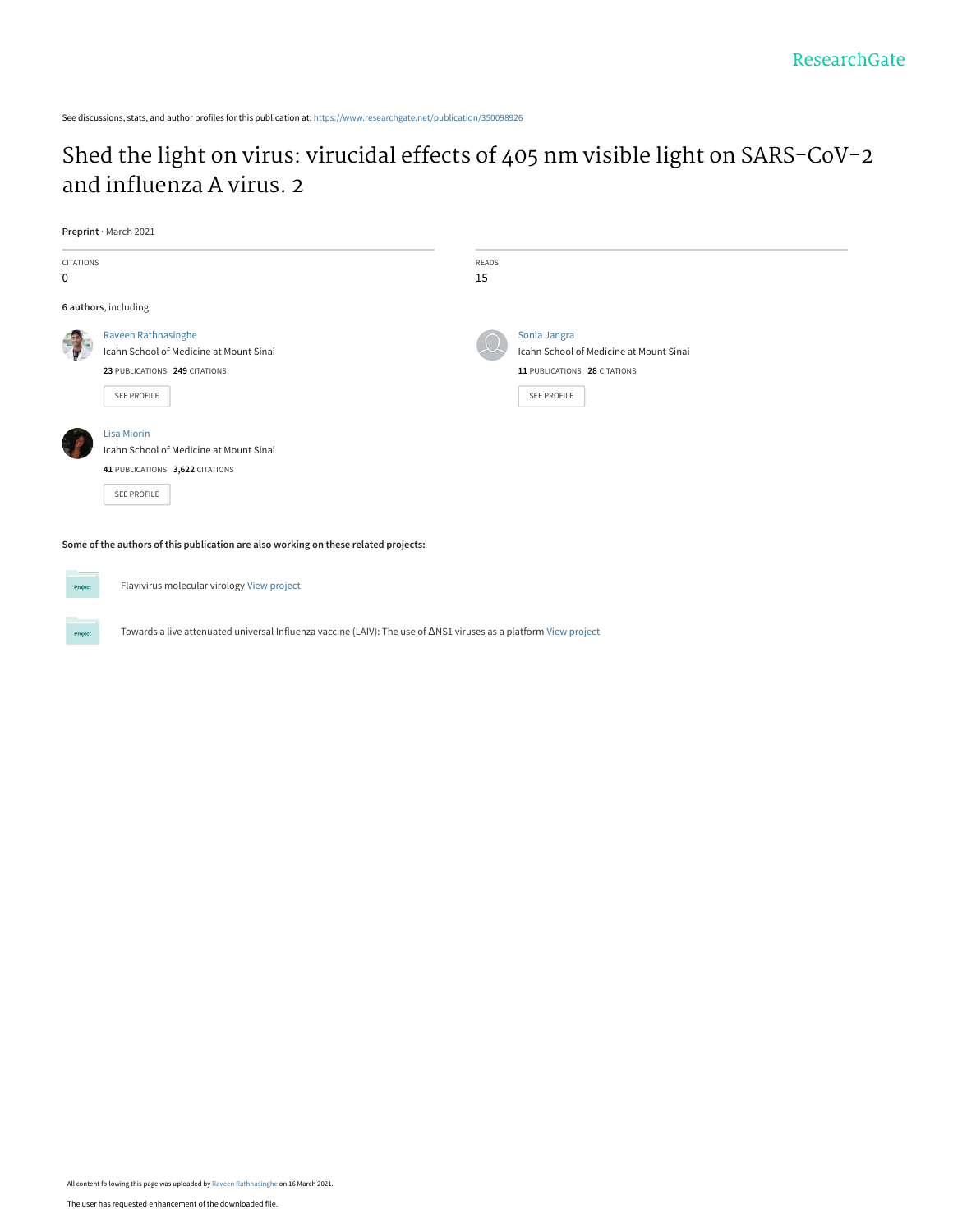# **Shed the light on virus: virucidal effects of 405 nm visible light on SARS-CoV-2**

## **and influenza A virus.**

- 3 Raveen Rathnasinghe<sup>1,2,3</sup>, Sonia Jangra<sup>1,2</sup>, Lisa Miorin<sup>1,2</sup>, Michael Schotsasert<sup>1,2</sup>, Clifford
- 4 Yahnke<sup>6#</sup>, Adolfo García-Sastre<sup>1,2,4,5#1</sup>
- Department of Microbiology, Icahn School of Medicine at Mount Sinai, New York, NY 10029, USA
- Global Health and Emerging Pathogens Institute, Icahn School of Medicine at Mount Sinai, New York, NY 10029, USA
- Graduate School of Biomedical Sciences, Icahn School of Medicine at Mount Sinai, New York, NY 10029, USA
- <sup>4</sup>Department of Medicine, Division of Infectious Diseases, Icahn School of Medicine at Mount Sinai, New York, NY 10029, USA
- <sup>5</sup>The Tisch Cancer Institute, Icahn School of Medicine at Mount Sinai, New York, NY 10029, USA <sup>6</sup> Kenall Manufacturing, Kenosha, WI 53144
- #Correspondence: [cliff.yahnke@kenall.com](mailto:cliff.yahnke@kenall.com) , [adolfo.garcia-sastre@mssm.edu](mailto:adolfo.garcia-sastre@mssm.edu)
- **Abstract**

 Germicidal potential of specific wavelengths within the electromagnetic spectrum is an area of growing interest. While ultra-violet (UV) based technologies have shown satisfactory virucidal potential, the photo-toxicity in humans coupled with UV associated polymer degradation limit its use in occupied spaces. Alternatively, longer wavelengths with less irradiation energy such as visible light (405 nm) have largely been explored in the context of bactericidal and fungicidal applications. Such studies indicated that 405 nm mediated inactivation is caused by the absorbance of porphyrins within the organism creating reactive oxygen species which result in free radical damage to its DNA and disruption of cellular functions. The virucidal potential of visible-light based technologies has been largely unexplored and speculated to be not effective given the lack of porphyrins in viruses. The current study demonstrated increased susceptibility of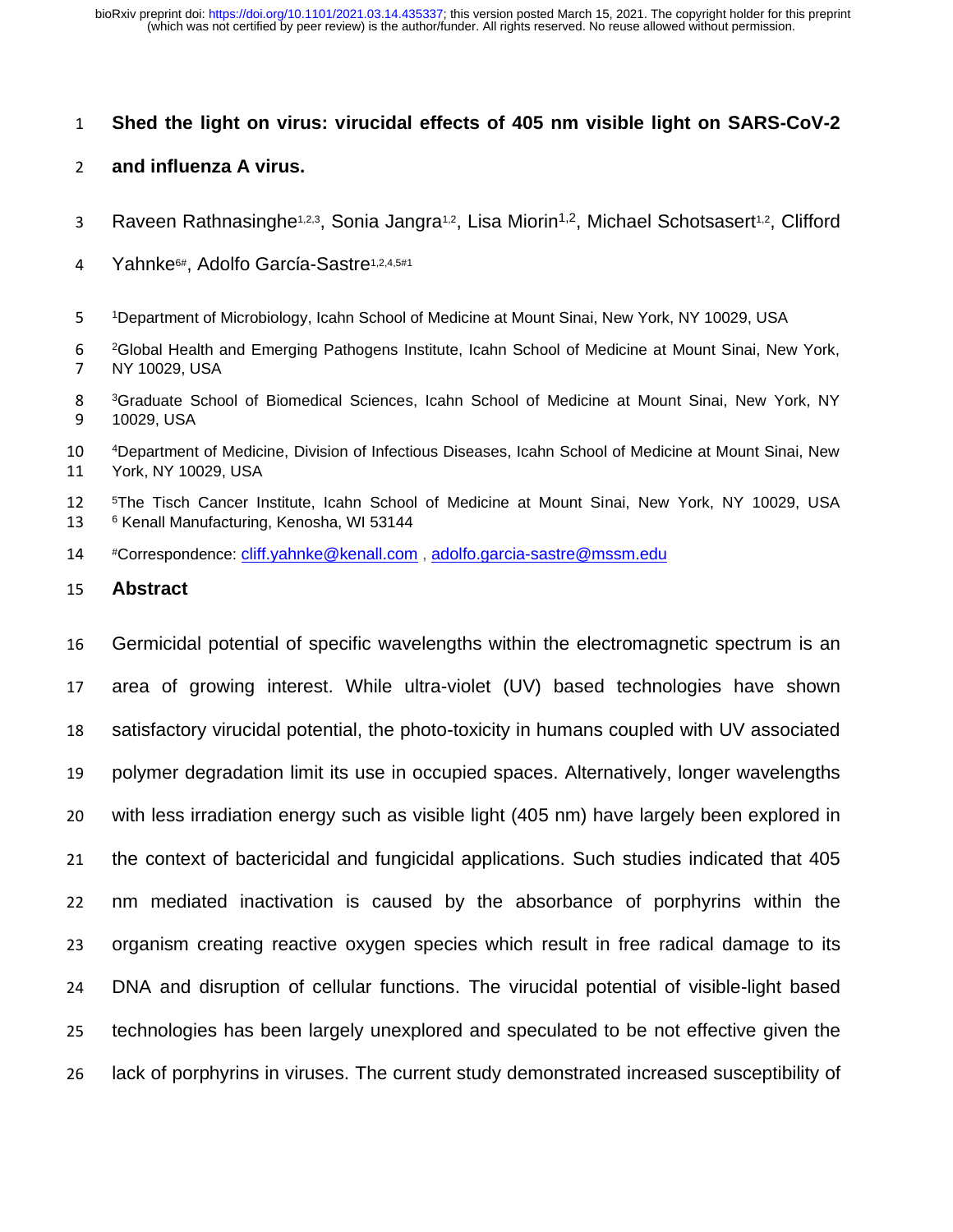lipid-enveloped respiratory pathogens of importance such as SARS-CoV-2 (causative agent of COVID-19) as well as the influenza A virus to 405nm, visible light in the absence of exogenous photosensitizers, indicating a potential porphyrin-independent alternative mechanism of visible light mediated viral inactivation. Given that visible light is generally safe to humans, our results support further exploration of the use of visible light technology for the application of continuous decontamination in areas within hospitals and/or infectious disease laboratories, specifically for the inactivation of respiratory pathogens such as SARS-CoV-2 and Influenza A.

**Key words – Visible light, 405nm, Virucidal, SARS-CoV-2, Influenza, inactivation**

- 
- 
- 
- 
- 
- 
- 
- 
- 
- 
- 
- 
- 
-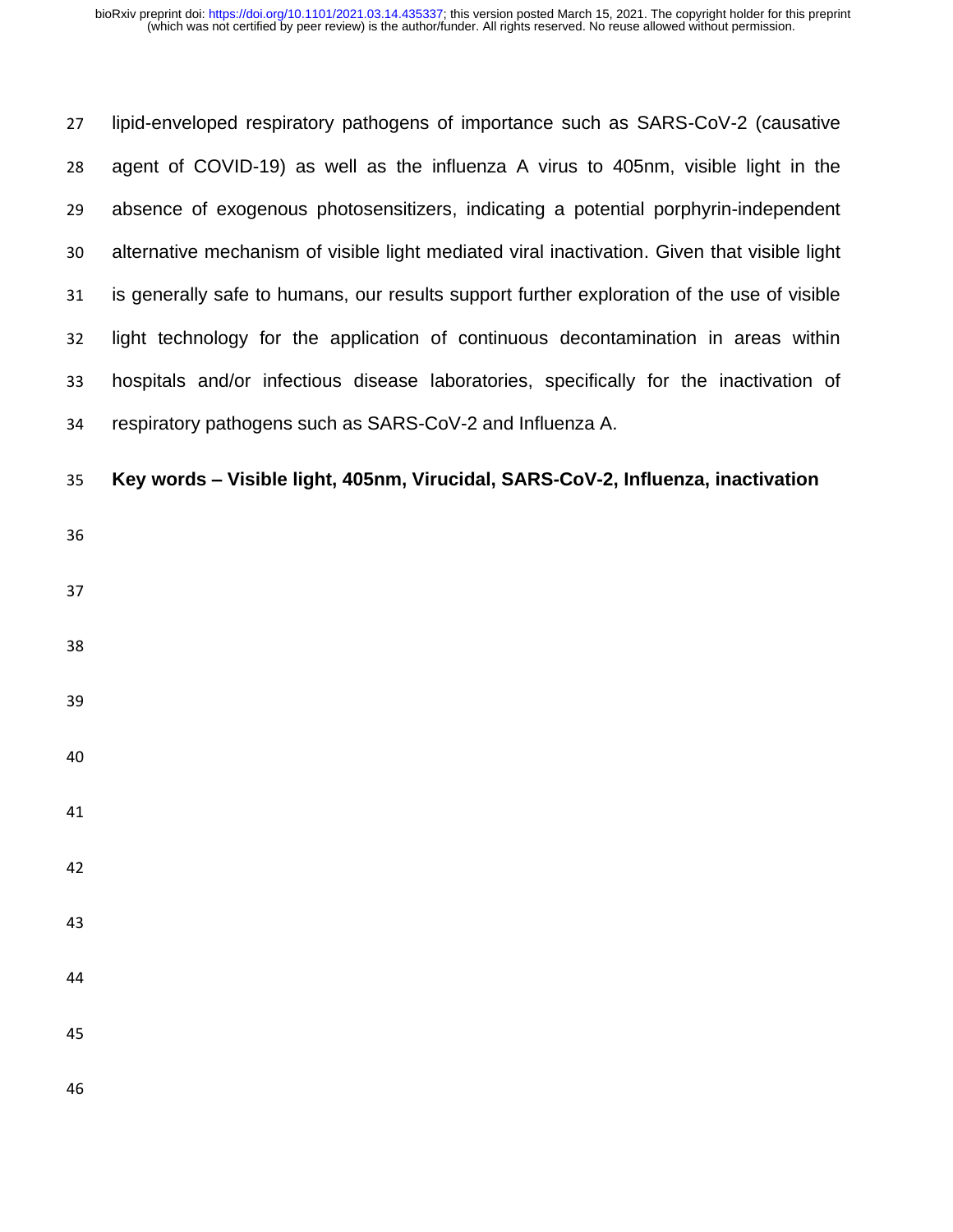### **Introduction**

 The severe-acute respiratory syndrome corona virus 2 (SARS-CoV-2), the causative agent of the COVID-19 pandemic, is a member of the beta-coronavirus family and it emerged at the end of 2019 in the Hubei province in Wuhan China<sup>1</sup>. By late February 2021, more than 112 million cases had been reported while accounting for approximately 2.5 million deaths, underscoring the rapid dissemination of the virus on a global scale<sup>2</sup>. As a complement to standard precautions such as handwashing, masking, surface disinfection, and social distancing, other enhancements to enclosed spaces such as improved ventilation and whole-room disinfection are being considered by segments beyond acute healthcare such as retail, dining, and transportation<sup>3</sup>.

 Initial guidance from health authorities such as the CDC and WHO on environmental 59 transmission focused on contaminated surfaces as fomites<sup>4</sup>. Data pertaining to the survival of SARS-CoV-2 and other related coronaviruses to date has indicated that 61 virions are able to persist on fomites composed of plastic<sup>5</sup>, wood<sup>6</sup>, paper<sup>5</sup>, metal<sup>7</sup> and glass<sup>8</sup> potentially up to nine days. Recent studies have suggested that SARS-CoV-2 may also remain viable approximately at least three days in such surfaces and another two studies showed that at room temperature (20-25°C), a 14-day time-period was 65 required to see a 4.5-5 Log<sub>10</sub> of the virus<sup>9, 10</sup>.

 Since the start of the pandemic, transmission of the virus by respiratory droplets and aerosols has become an accepted method of transmission although the relative impact of each mode of transmission is the subject of much debate. Nevertheless, enclosed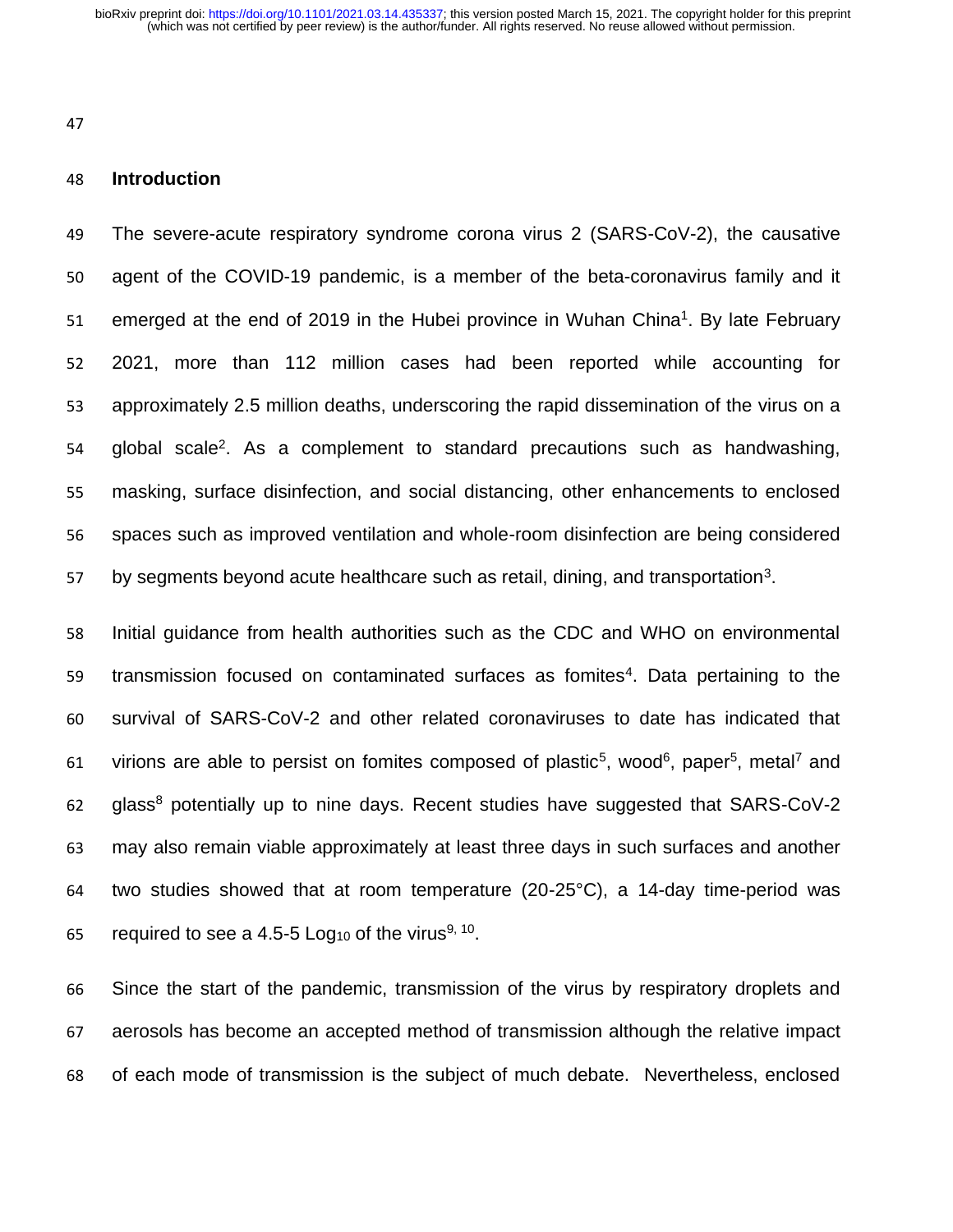69 spaces with groups of people exercising or singing have been associated with 70 increased transmission. The half-life survival of SARS-CoV-2 in this type of 71 environment has been estimated between 1-2 hours<sup>6, 11, 12</sup>.

 Taking this information into consideration, several methods have been evaluated to effectively inactivate SARS-CoV-2. Chemical methods, which focus on surface disinfection, utilize 70% alcohol and bleach and their benefits are well established. These methods are also episodic (or non-continuous) meaning that in-between applications, the environment is not being treated<sup>13</sup>.

77 In addition to chemicals, one of the most utilized methods for whole-room disinfection is 78 germicidal ultra-violet C (UVC;  $\sim$  254 nm)<sup>14</sup>. This technology is well established<sup>15</sup> and 79 has been shown to inactivate a range of pathogens including bacteria<sup>16</sup>, fungi<sup>17</sup> and 80 viruses<sup>18</sup>. The mechanism of action of UVC is photodimerization of genetic material 81 such as RNA (relevant for SARS-CoV2 and IAV) and DNA (relevant for DNA viruses 82 and bacterial pathogens, among others)<sup>19</sup>. Unfortunately, this effect has been 83 associated with deleterious effects in exposed humans such as photokeratoconunctivitis 84 in eyes and photodermatitis in skin<sup>20</sup>. For these reasons, UVC irradiation requires safety 85 precautions and cannot be used to decontaminate fomites and high contact areas in the 86 presence of humans<sup>21</sup>.

 Germicidal properties of violet-blue visible light (380-500 nm), especially within the range of 405 to 450 nm wavelengths have been appreciated as an alternative to UVC irradiation in whole-room disinfection scenarios where it has shown reduction of 90 bacteria<sup>22, 23</sup> in occupied rooms and reductions in surgical site infections<sup>24</sup>. Although 405 nm or closely related wavelengths have been shown to be less germicidal than UVC, its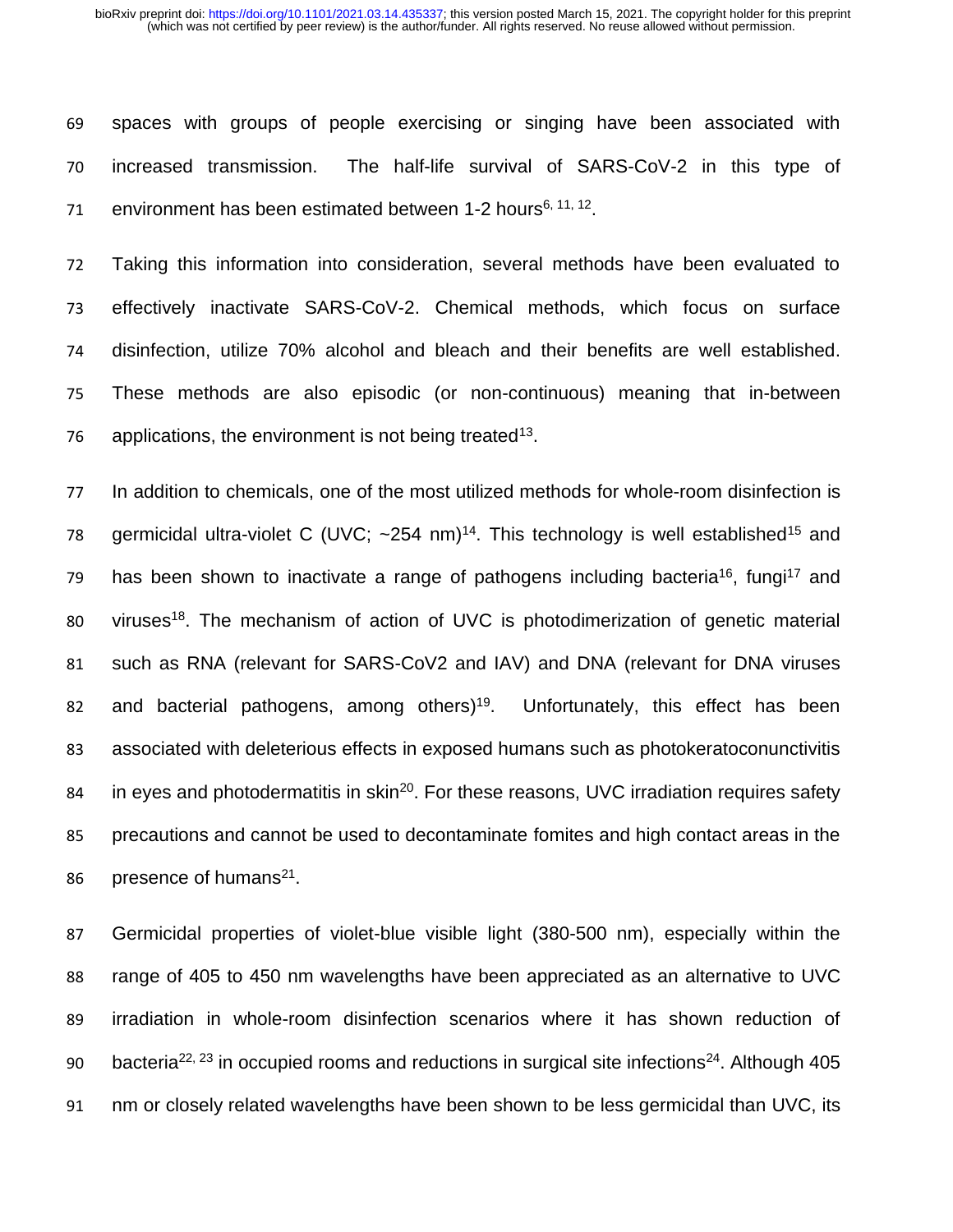inactivation potential has been assessed in pathogenic bacteria such as *Listeria* spp 93 and *Clostridium* spp<sup>24, 25</sup>, and in fungal species such as *Saccharomyces* spp and 94 Candida spp<sup>26</sup>. It is thought that the underlying mechanism of blue-light mediated inactivation is associated with absorption of light via photosensitizers such as 96 porphyrins which results in the release of reactive oxygen species (ROS)  $27, 28$ . The emergence of ROS is associated with direct damage to biomolecules such as proteins, lipids and nucleic acids which are essential constituents of bacteria, fungi and viruses. Further studies have shown that ROS can also lead to the loss of cell membrane 100 permeability mediated by lipid oxidation<sup>29</sup>. Given the lack of endogenous photosensitizers such as porphyrins in virions, efficient decontamination of viruses (both enveloped and non-enveloped) may require the addition of exogenous photosensitizers<sup>23</sup>. With the use of media suspensions containing both endogenous and/or exogenous photosensitizers, inactivation of viruses such as feline calcivirus 105 (FCV)<sup>30</sup>, viral hemorrhagic septicemia virus (VHSV)<sup>31</sup> and murine norovirus-1<sup>32</sup> has demonstrated the virucidal potency of 405 nm visible light. Of note, most studies virus inactivation studies have been performed in media containing porphyrins. In the current study, we show the impact of 405 nm irradiation on inactivation of SARS-CoV-2 and influenza A H1N1 viruses without the use of photosensitizers, supporting the possible use of 405 nm irradiation as a tool to confer continuous decontamination of respiratory pathogens such as SARS-CoV-2 and influenza A viruses. We further show the increased susceptibility of lipid-enveloped viruses for irradiation in comparison to non-enveloped viruses, further characterizing the virucidal effects of visible light.

**Materials and methods.**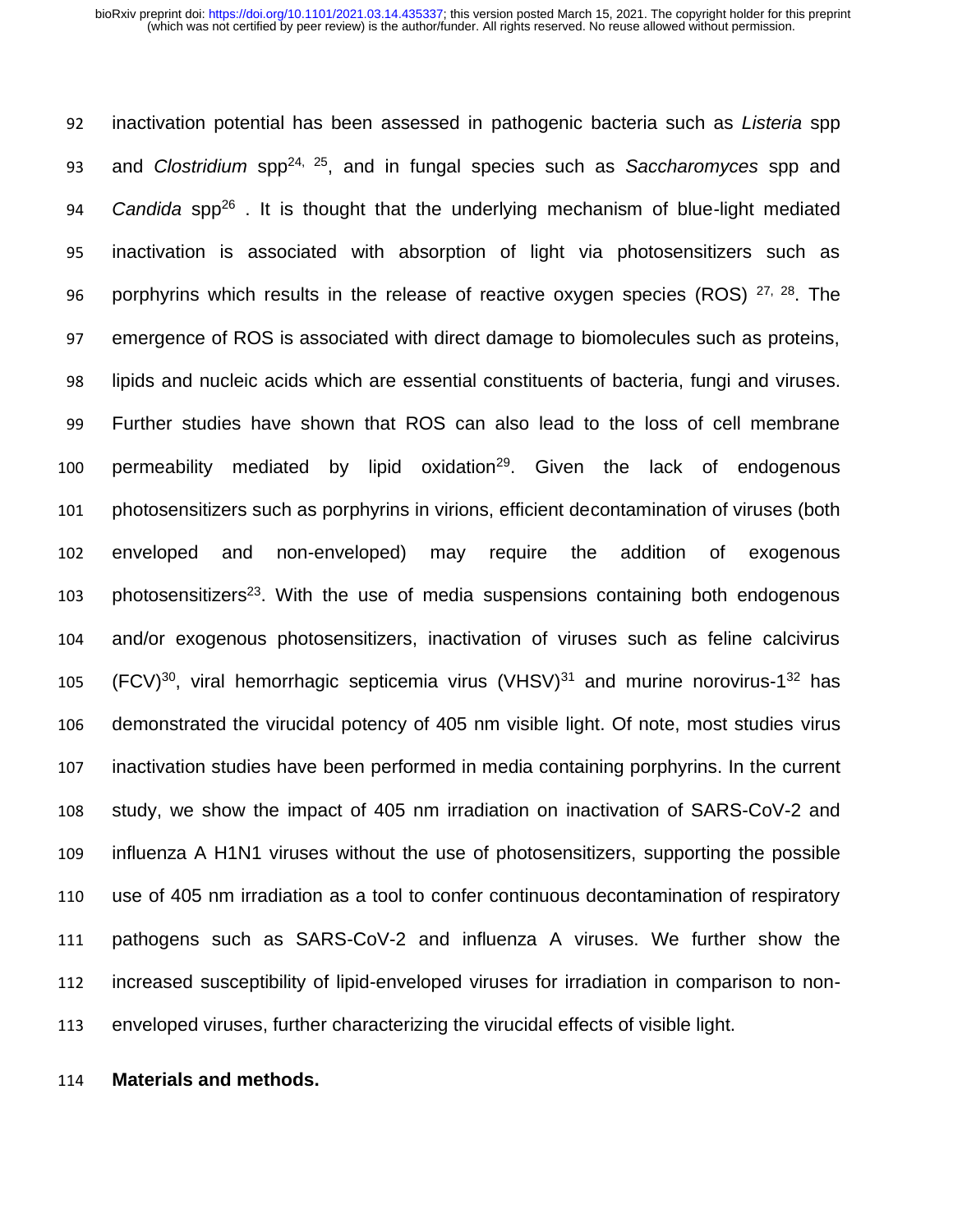### **405 nm Exposure System**

 The visible light disinfection product used in this study was Indigo-Clean from Kenall Manufacturing. The product form factor selected was a 6" downlight (M4DLIC6) to allow for use within a BSL-3 rated containment hood. Within the hood, the distance between the face of the fixture and the sample was 10"- much less than the normal 1.5m used in normal, whole-room disinfection applications. The output of the fixture was modified electronically during its manufacture to match this difference and ensure that the measurements would represent the performance of the device in actual use. For the range of output used in this study, multiple discrete levels were created using pulse width modulation within the LED driver itself. These levels were made to be individually selectable using a simple knob on the attached control module.

 As expected, the amount of visible light within the 400nm-420nm bandwidth is a 127 measurement of the "dose" delivered to the target organism, measured in mWcm $^{-2}$ , is used to quantify this relationship similar to that used in UV disinfection applications.

 To fully examine this effect, a range of irradiance values were used representing actual 130 product deployment conditions in occupied rooms. The lowest value  $(0.035 \text{ mWcm}^{-2})$  represents a single-mode, lower wattage used in general lighting applications while the 132 highest value  $(0.6 \text{ mWcm}^{-2})$  represents a dual-mode, higher wattage used in critical care applications such as an operating room.

 The device was placed in a rig to ensure a consistent distance (10") between the fixture and the samples. The output of the fixture in the test rig was measured using a Stellar-RAD Radiometer from StellarNet configured to make wavelength and irradiance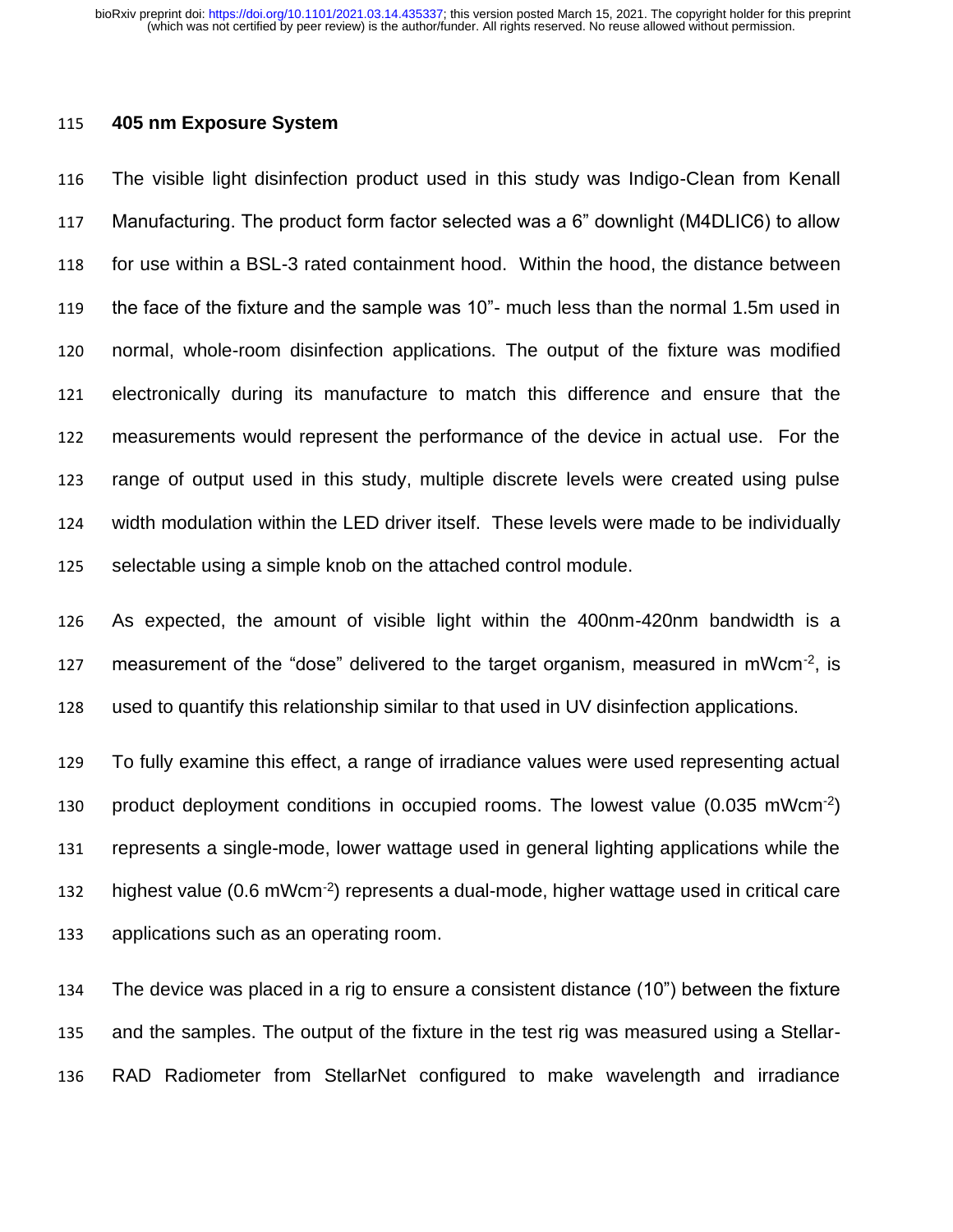measurements from 350nm-1100nm with < 1nm spectral bandwidth using a NIST traceable calibration. To ensure that the regular white light portion of the illumination (which is non-disinfecting) was not measured, the measurement was electronically limited to a 1nm bandwidth over the 400nm-420nm range. The normalized spectral profile is shown in Fig. 1 below. The absolute value of the measurement was determined using a NIST traceable calibration as previously described.

143



- 145 **Figure 1. Normalized spectral power distribution for Indigo-Clean M4DLIC6**
- 146 **showing peak irradiance at 405nm**.

147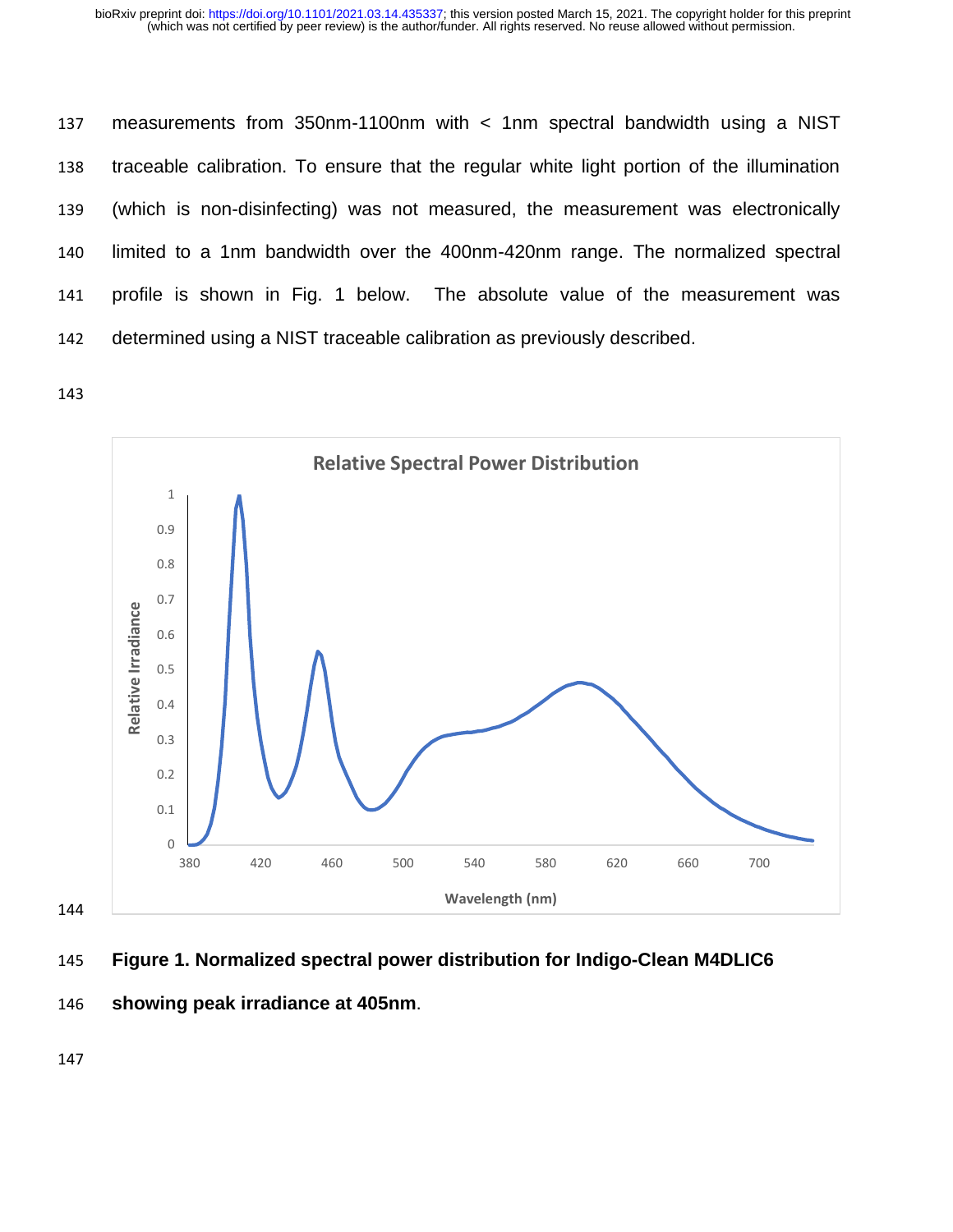### **Cells and viruses**

 Vero-E6 cells (ATCC® CRL-1586™, clone E6) were maintained in Dulbecco's Modified Eagle Medium (DMEM) complemented with 10% heat-inactivated Fetal Bovine Serum (HI-FBS; PEAK serum), penicillin-streptomycin (Gibco; 15140-122), HEPES buffer (Gibco; 15630-080) and MEM non-essential amino-acids (Gibco; 25025CL) at 37°C with 5% CO2. Vero-CCL81 (ATCC® CRL-81™) cells and MDCK cells (ATCC® CCL-34) were cultured in DMEM supplemented with 10% HI-FBS and penicillin/streptomycin at - 155 37°C with 5% CO2. All experiments involving SARS-CoV2 (USA-WA1/202, BEI resource – NR52281) were conducted within a biosafety-level 3 (BSL3) containment facility at Icahn school of medicine at Mount Sinai by trained workers upon authorization of protocols by a biosafety committee. Amplification of SARS-CoV-2 viral stocks was done in Vero-E6 cell confluent monolayers by using an infection medium composed of DMEM supplemented with 2% HI-FBS, Non-essential amino acids (NEAA), Hepes and penicillin-streptomycin at 37°C with 5% CO2 for 72 hours. Influenza A virus used here 162 was generated using plasmid based reverse genetics system as previously described . The backbone used in the study was A/Puerto Rico/8/34/Mount Sinai(H1N1) under the GenBank accession number [AF389122.](http://www.ncbi.nlm.nih.gov/entrez/viewer.fcgi??db=nucleotide&val=AF389122) IAV-PR8 virus was grown and titrated in MDCK 165 as previously described<sup>33</sup>. As a non-enveloped virus, the cell culture adapted murine Encephalomyocarditis virus (EMCV; ATCC® VR-12B) was propagated and titrated in Vero-CCL81 cells with DMEM and 2% HI-FBS and penicillin-streptomycin at 37°C with 168 5% CO2 for 48 hours<sup>34</sup>.

**405nm inactivation of viruses**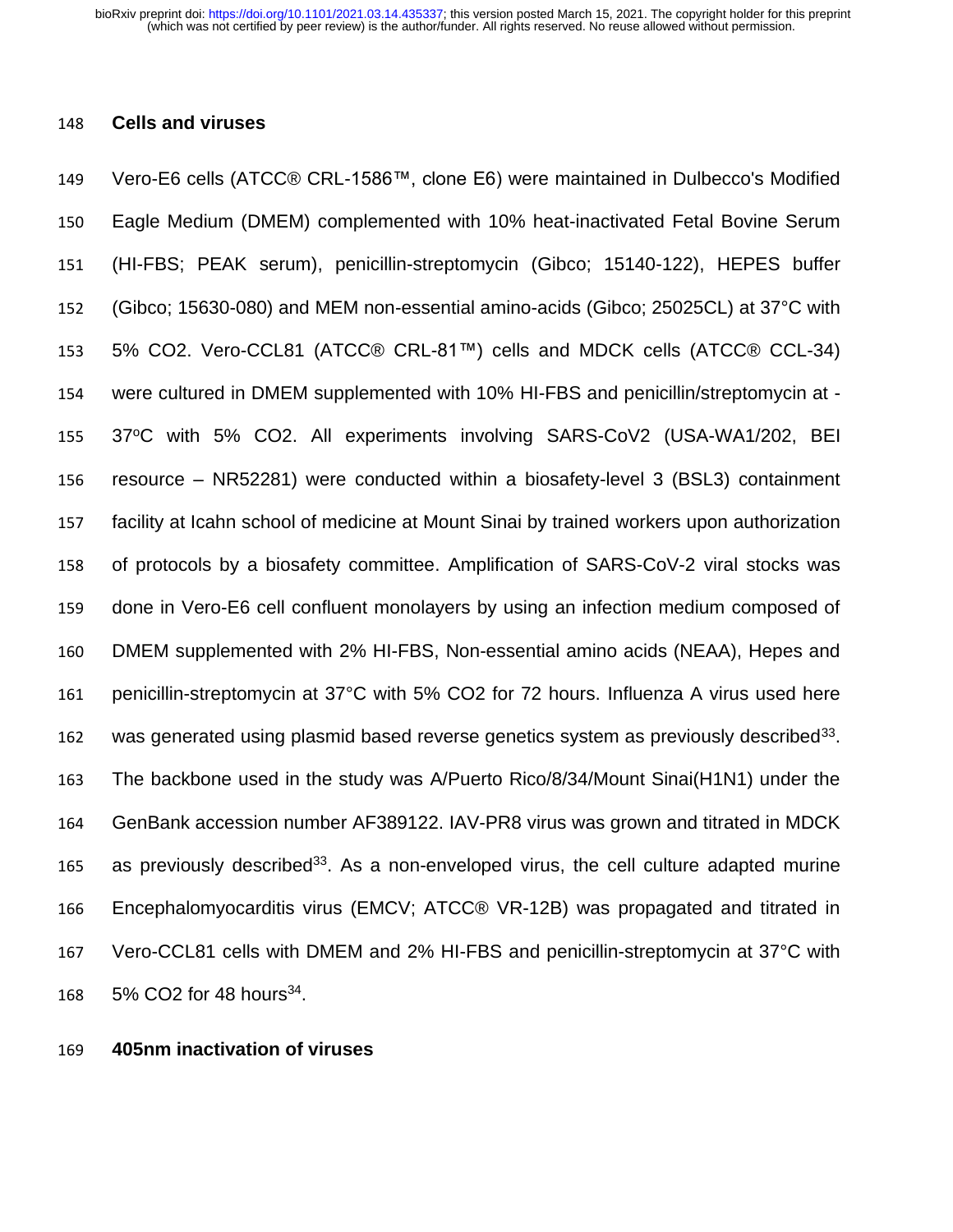The SARS-CoV-2 virus was exclusively handled at the Icahn school of Medicine BSL-3 and studies involving IAV and EMCV were handled in BSL-2 conditions. Indicated PFU amounts were mixed with sterile 1X PBS and were irradiated in 96 well format cell 173 culture plates in triplicates. In these studies, A starting dose of  $5x10<sup>5</sup>$  PFU for SARS- $COV-2$  and starting doses of  $1x10<sup>5</sup>$  PFU for IAV and EMCV were used. The final volumes for inactivation were 250 μl per replicate. The untreated samples were prepared the same way and were left inside the biosafety cabinet isolated from the inactivation device at room temperature. The plates were sealed with qPCR plate transparent seal and an approximate 10% reduction of the intensity was observed due to the sealing film. The distance from the lamp and the samples was measured to be 10". All samples were extracted at indicated times and were frozen at -80°C and were thawed together for titration via plaque assays.

### **Plaque assays**

 Confluent monolayers of Vero-E6 cells in 12-well plate format were infected with 10-fold serially diluted samples in 1X phosphate-buffered saline (PBS) supplemented with bovine serum albumin (BSA) and penicillin-streptomycin for an hour while gently shaking the plates every 15 minutes. Afterwards, the inoculum was removed, and the cells were incubated with an overlay composed of MEM with 2% FBS and 0.05% Oxoid agar for 72 hours at 37°C with 5% CO2. The plates were subsequently fixed using 10% formaldehyde overnight and the formaldehyde was removed along with the overlay. Fixed monolayers were blocked with 5% milk in Tris-buffered saline with 0.1% tween-20 (TBS-T) for an hour. Afterwards, plates were immunostained using a monoclonal antibody against SARS-CoV2 nucleoprotein (Creative-Biolabs; NP1C7C7) at a dilution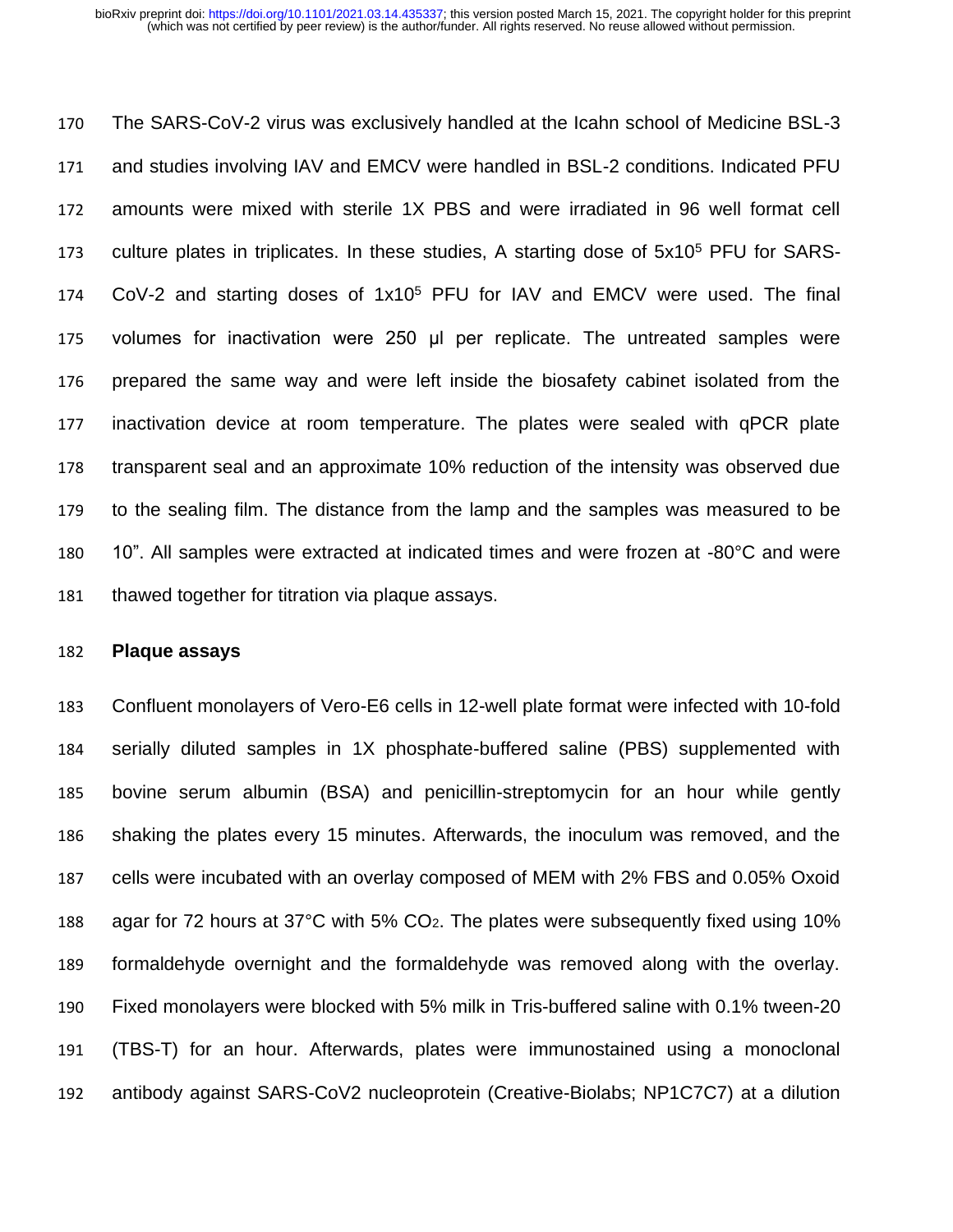of 1:1000 followed by 1:5000 anti-mouse IgG monoclonal antibody and was developed using KPL TrueBlue peroxidase substrate for 10 minutes (Seracare; 5510-0030). After washing the plates with distilled water, the number of a plaques were counted. Plaque assays for IAV and EMCV were done in a similar fashion. For IAV, confluent monolayers of MDCK cells supplemented with MEM-based overlay with TPCK-treated trypsin was used. For EMCV, Vero-CCL81 cells were used to do plaque assays in 6 well plate format. Plaques for IAV and EMCV were visualized using crystal violet. Data shown here is derived from three independent experimental setups.

**Results.**

# **Dose and time dependent inactivation of SARS-CoV-2 in the absence of photosensitizers.**

 The lowest irradiation dose of 0.035 mWcm-2 was applied for SARS-CoV-2 and when 205 compared to the initial input  $(T_0)$  of  $\sim 5x10^5$  PFU, a reduction of 55.08% was seen as early as 4 hours and after 24 hours of irradiation, an inactivation of 90.17% (approximately 10 times reduction in infectivity) was observed for SARS-CoV-2 via 208 plaque assays (Figure 2A). A slightly higher dose of  $0.076$ mWcm<sup>-2</sup> resulted in a 209 reduction of 98.22% (56 times) after 24 hours when compared to the original input at  $T_0$ 210 (Figure 2B). Subsequent increase of the irradiation dose to 0.150 mWcm<sup>-2</sup> resulted in a reduction of 63.64% after 4 hours which then reached 96.21% after 12 hours. Irradiation 212 for 24 hours at  $0.150$  mWcm<sup>-2</sup> suggested a total reduction of  $99.61\%$  (256 times) for 213 SARS-CoV-2 (Figure 2C). As a final experiment, a high irradiation dose of 0.6 mWcm<sup>-2</sup> was used to assess the inactivation potential within a much shorter time frame. Irradiation for one hour resulted in a reduction of 71.52% which reached 91.15% after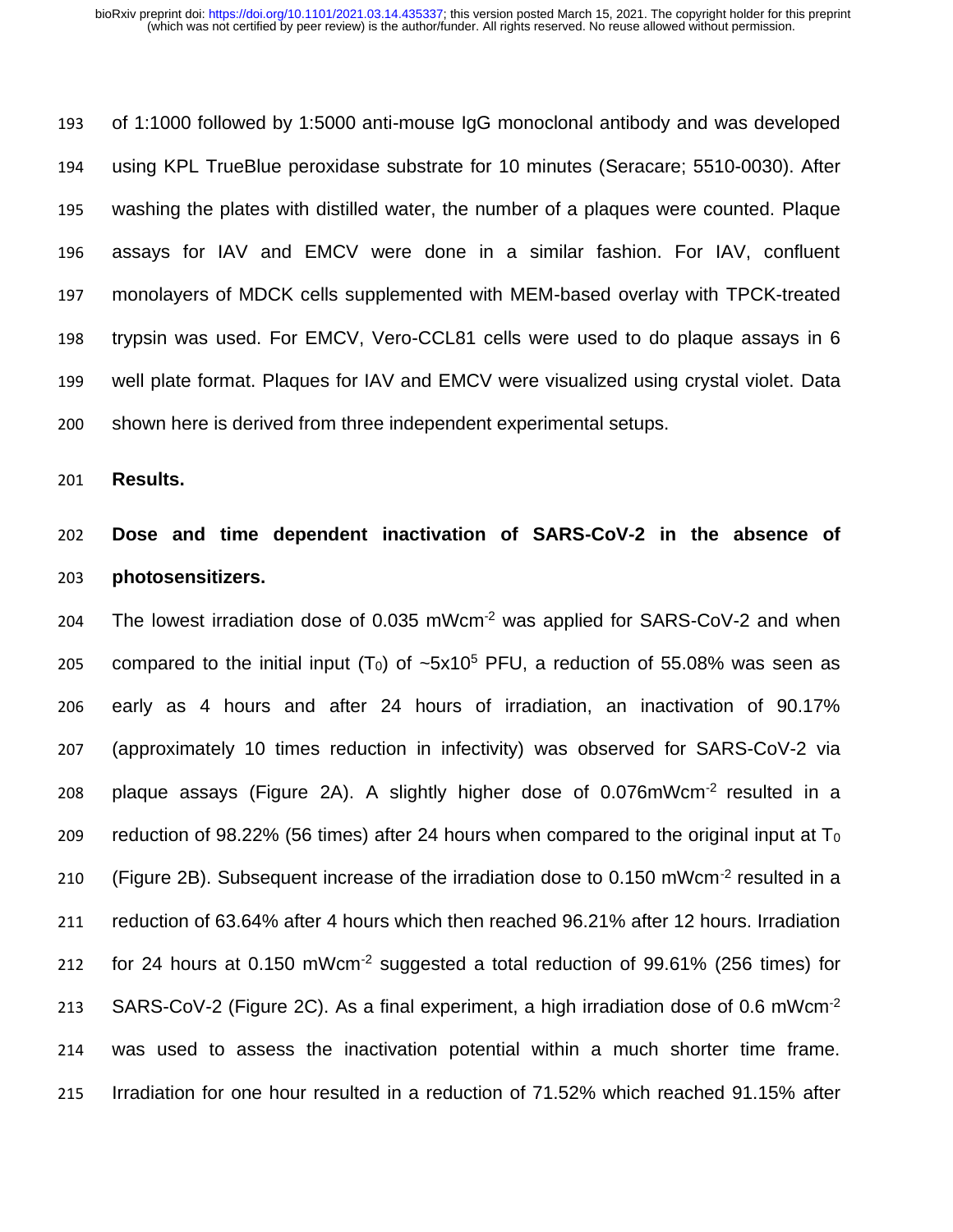four hours and 99.74% (385 times) after 8 hours in comparison to the initial input (T0) (Figure 2 D and E). All experimental conditions demonstrated the stability of untreated SARS-CoV-2 which was left at room temperature in PBS, as shown by the marginal reduction of viral titer over time.



221 **Figure 2. Dose and time dependent inactivation of SARS-CoV-2 virus in PBS by 405 nm irradiation. A.** A dose of 0.035 222 mWcm<sup>-2</sup> or **B.** a dose of 0.076 mWcm<sup>-2</sup> or **C.** a dose of 0.150 mWcm<sup>-2</sup> or **D.** a dose of 0.6 mWcm<sup>-2</sup> was applied to irradiate samples 223 at 405 nm over a course of 24 while sampling at 4, 8, 12 and 24 hours (for A, B and C) or over a course of 8 hours while sampling at 224 1, 2, 4 and 8 hours (D) was done in independent triplicates. Blue bars indicate treated samples and red bars correspond to the 225 untreated equivalent that was left at the biosafety cabinet under the same conditions while not subjecting to irradiation. Data shown 226 as PFUml<sup>-1</sup> in triplicate assessed by plaque assay. **E.** Plaque phenotype comparison from one independent experiment at an 227 irradiation dose of 0.6 mWcm<sup>-2</sup>. Fixed and blocked plaques were immunostained using anti-NP antibody before developing using 228 TrueBlue reagent.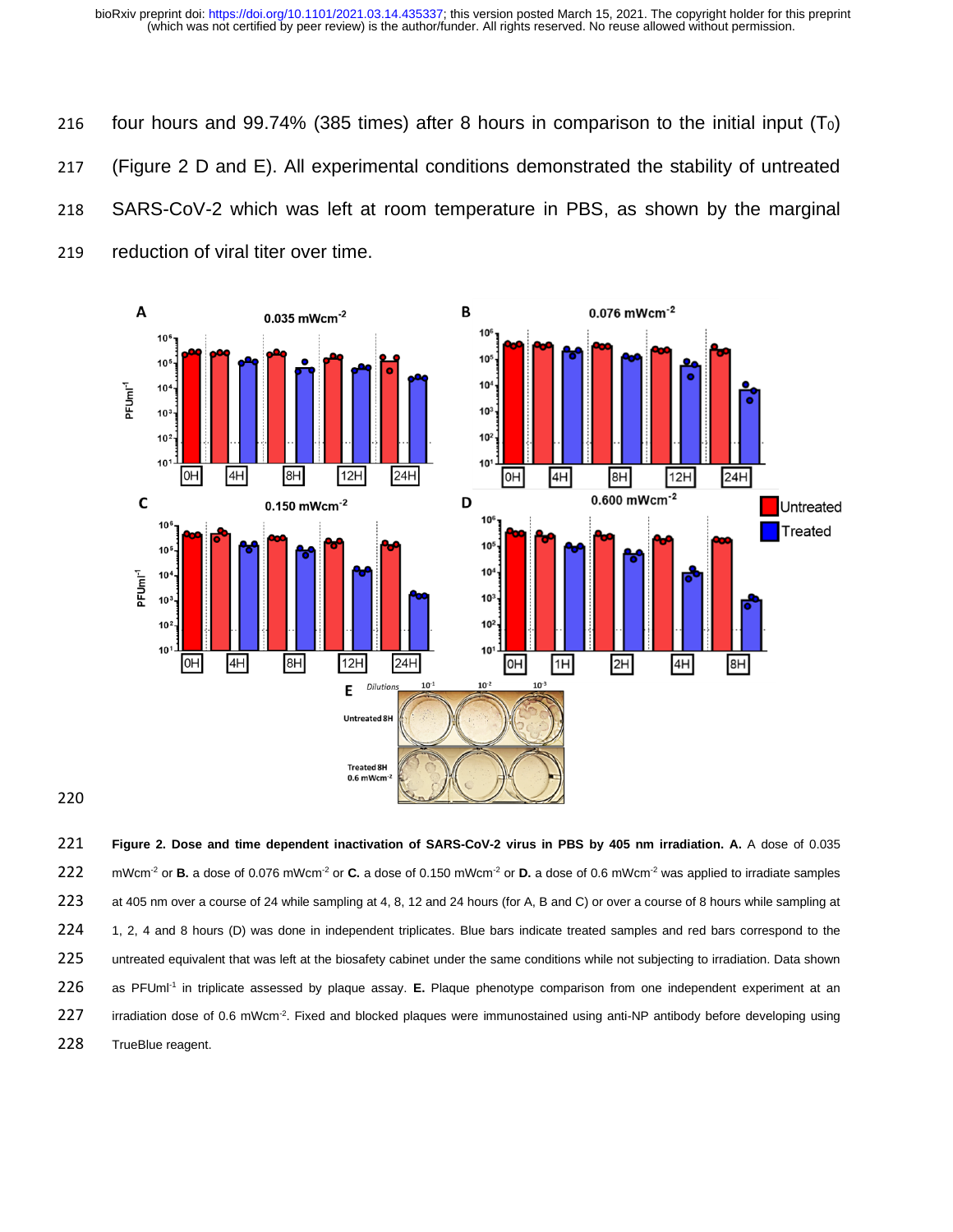(which was not certified by peer review) is the author/funder. All rights reserved. No reuse allowed without permission. bioRxiv preprint doi: [https://doi.org/10.1101/2021.03.14.435337;](https://doi.org/10.1101/2021.03.14.435337) this version posted March 15, 2021. The copyright holder for this preprint

# **Influenza A virus is susceptible to 405 nm inactivation in the absence of photosensitizers.**

 Given the observations derived from SARS-CoV-2, a separate inactivation study using a different lipid-enveloped RNA virus was conducted by using influenza A Puerto Rico 233 (A/H1N1/PR8-Mount Sinai) virus strain. Irradiation with a high dose of 0.6 mWcm<sup>-2</sup> suggested a time dependent reduction of infectivity of 31.11%, 63.33%, 81.56% and 98.49% (66 tiems) at 1, 2, 4 and 8 hours respectively (Figure 3A and 3B).



**Figure 3 Inactivation of Influenza A virus in PBS by 405 nm irradiation. A.** A dose of 0.6 mWcm-2 was applied to irradiate samples at 405 nm over a course 8 hours while sampling at 1, 2, 4 and 8 hours (done in independent triplicates). Blue bars indicate treated samples and red bars correspond to the untreated equivalent that was left at the biosafety cabinet under the same 240 conditions while not subjecting to irradiation. Data shown as PFUml<sup>-1</sup> in triplicate assessed by plaque assay. **B.** Plaque phenotype 241 comparison from one independent experiment at an irradiation dose of 0.6 mWcm<sup>-2</sup>. Fixed and blocked plaques were stained using crystal violet.

 The stability of IAV virus at room temperature for a period of 8 hours was found to be the negligible in untreated IAV spiked PBS samples (Figure 3A).

# **Encephalomyocarditis virus (EMCV) as a model non-enveloped virus indicates**

**reduced susceptibility to 405 nm inactivation in the absence of photosensitizers.**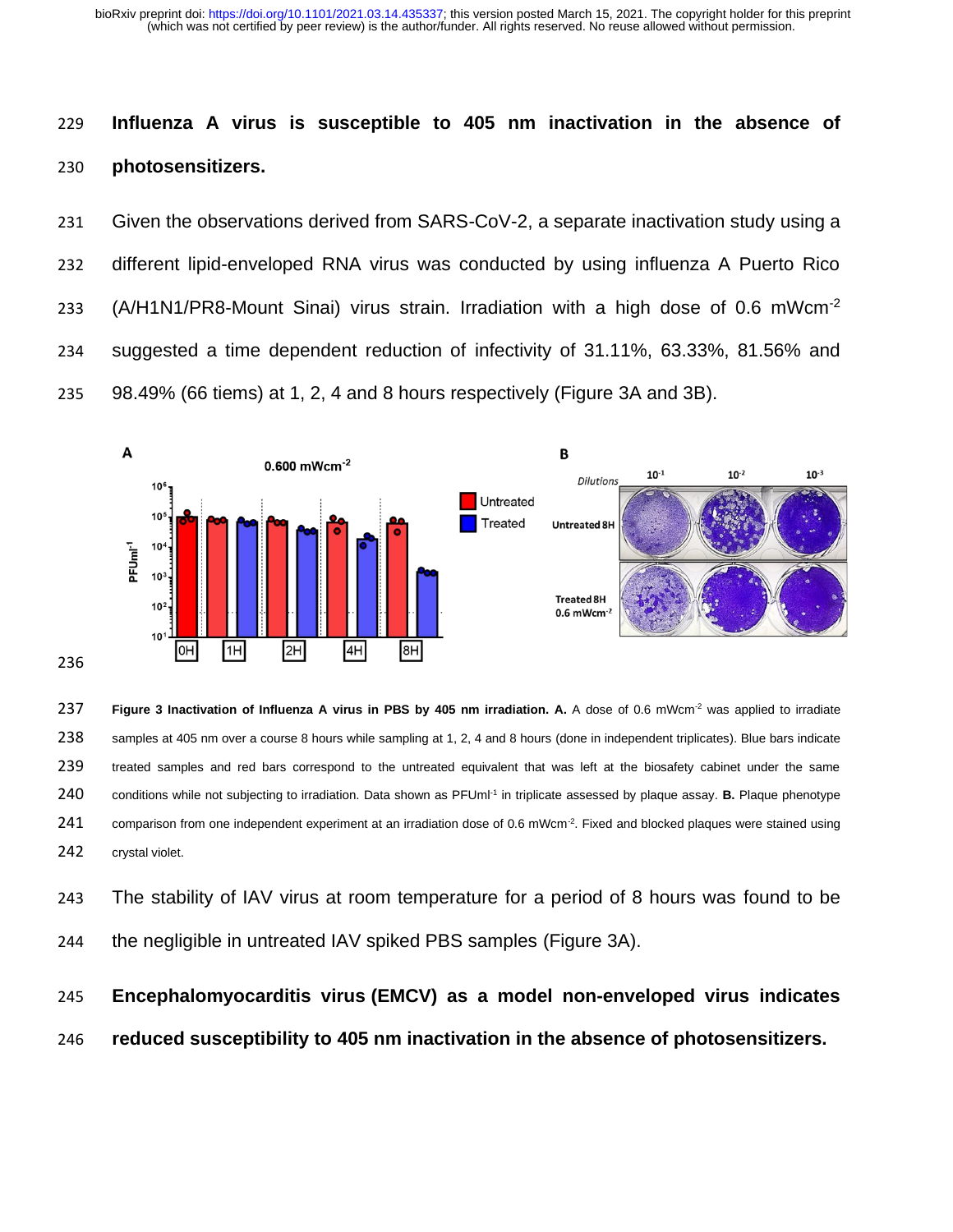In order to better understand the effect of the lipid-envelope in viral inactivation by 405 nm irradiation, we used a non-lipid enveloped RNA virus derived from the 249 Picornaviridae family. EMCV virus was irradiated at a high dose of 0.6 mWcm<sup>-2</sup> similar to SARS-CoV-2 and IAV.



 **Figure 4. Encephalomyocarditis virus (EMCV) in PBS shows reduced susceptibility to 405 nm irradiation. A.** A dose of 0.6 253 mWcm<sup>-2</sup> was applied to irradiate samples at 405 nm over a course 8 hours while sampling at 1, 2, 4 and 8 hours (done in independent triplicates). Blue bars indicate treated samples and red bars correspond to the untreated equivalent that was left at the 255 biosafety cabinet under the same conditions while not subjecting to irradiation. Data shown as PFUml<sup>-1</sup> in triplicate assessed by 256 plaque assay. **B.** Plaque phenotype comparison from one independent experiment at an irradiation dose of 0.6 mWcm<sup>-2</sup>. Fixed and blocked plaques were stained using crystal violet.

 In this case however, a total reduction of 9.1% (approximately 2 times) in comparison to 260 the initial input  $(T_0)$  after 8 hours of irradiation was observed (Fig 4A and 4 B) indicating a lower rate of inactivation in contrast to the lipid-enveloped RNA viruses tested in this study. The plaque reduction at 8 hours did not indicate the same dramatic reduction as observed with the latter studies.

### **Discussion**

 The ongoing SARS-CoV-2 pandemic has affected the day-to-day functions in the entire world, raising concerns not only with regards to therapeutics but also in the context of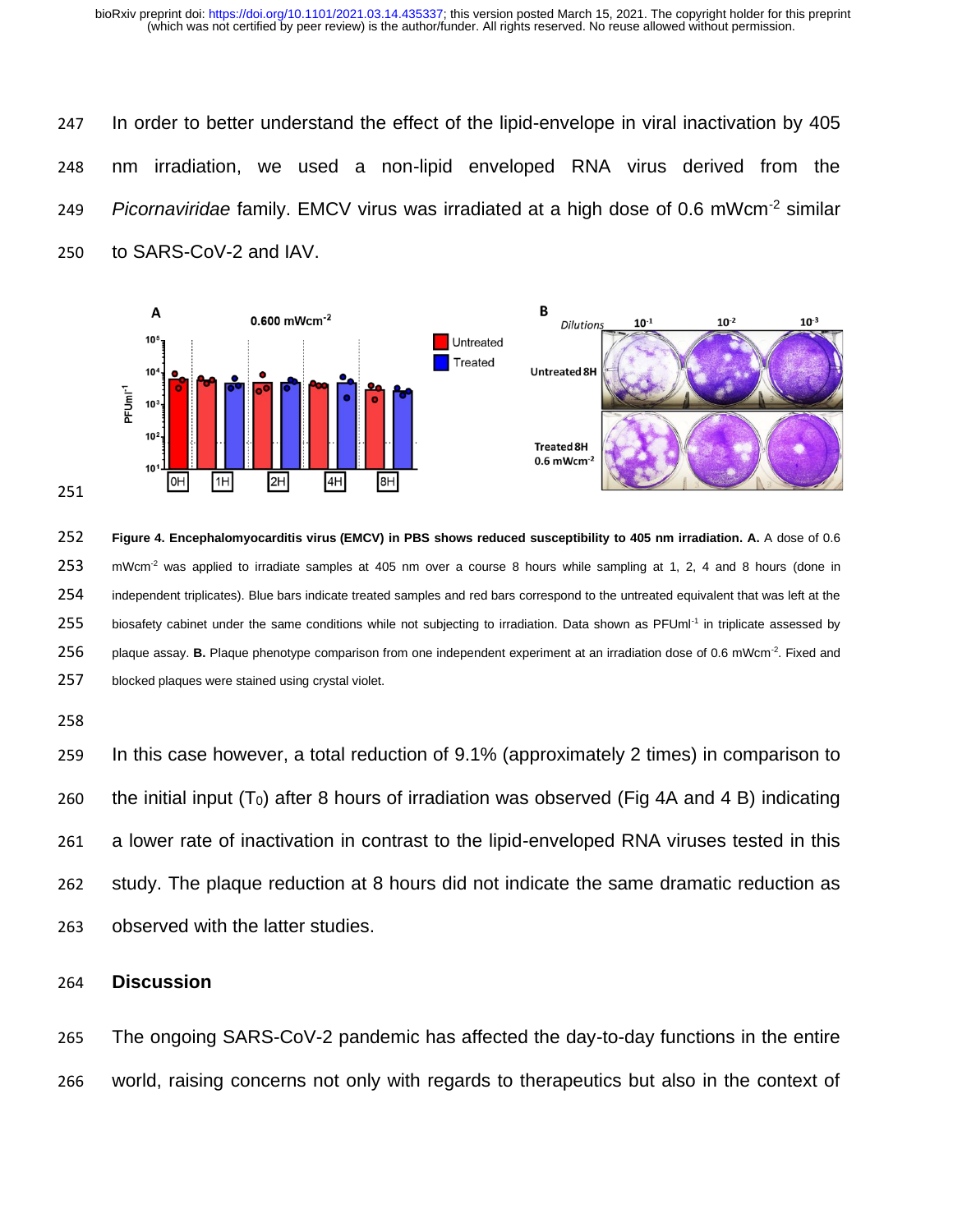267 virus survivorship and decontamination<sup>35</sup>. Taking into consideration the rapid spread of SARS-CoV-2 from person to person by droplets, aerosols, and fomites, whole-room disinfection systems can be viewed as a supplement to best practices for interrupting transmission of the virus.

 Given the ongoing COVID-19 pandemic, we wanted to explore the impact of 405 nm enriched visible light technology on inactivation of respiratory pathogens such as SARS-CoV-2 and influenza A virus.

 Without the use of exogenous photosensitizers, we were able to show that irradiation 275 with low intensity (0.035 mWcm<sup>-2</sup>) visible light yielded a total of 55.08% inactivation after four hours and a total of 90.17% inactivation of SARS-CoV-2 after 24 hours. A slightly 277 higher dose  $(0.076 \text{ mWcm}^{-2})$  resulted in 98.22% inactivation after 24 hours while an 278 irradiation dose of 0.150 mWcm<sup>-2</sup> showed a reduction of 63.64% and 99.61% after four hours and 24 hours of irradiation, respectively. Finally, increasing the dose to 0.6 mwcm<sup>-2</sup> yielded 99.74% after eight hours, indicating a both time and dose dependent inactivation of infectious viruses. We selected conventional plaque assays as the read out to specifically estimate infectious virus titers upon disinfection. Methods based in the quantification of viral RNA via PCR based techniques might be misleading as they detect viral RNA from both infectious and noninfectious virions.

 SARS-CoV-2 is a lipid-enveloped virus composed of a ssRNA genome and our data indicates its susceptibility to visible light mediated inactivation. To further confirm these observations, we used influenza A virus. which is another human respiratory virus with a 288 lipid envelop and an RNA genome. Upon irradiating for 1 hour at 0.6 mWcm<sup>-2</sup>, we observed a total reduction of 31.11% for the influenza A virus compared to the reduction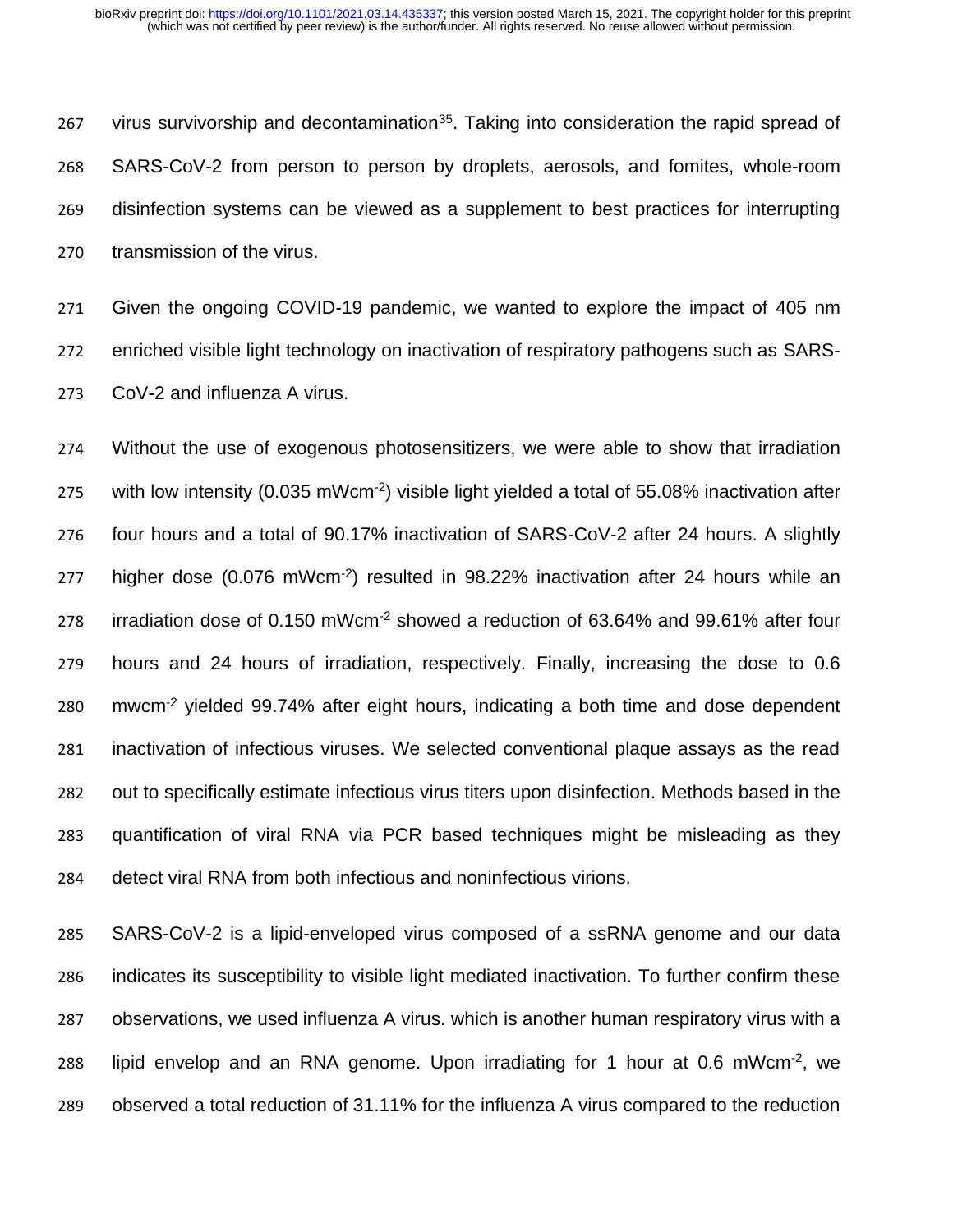of 71.52% for SARS-CoV-2 under the same conditions. While both viruses have lipid envelopes, there is clearly a difference here that will require further study. One possible explanation is the difference in the virion size creating a physically smaller cross-section 293 for absorption. (IAV  $~120$  nm and SARS-CoV-2  $~200$  nm)<sup>36, 37</sup>. Nevertheless, both viruses were largely inactivated after eight hours- 98.49% for IAV and 99.74% for SARS-CoV-2. Intriguingly, it was observed that both RNA viruses were able to remain stable at room temperature for at least 24 hours, indicating minimal decay which is consistent with previous studies<sup>35, 38</sup>. We next irradiated a non-enveloped RNA virus, EMCV. Previous results for visible light against non-enveloped viruses demonstrated 299 the need for external photosensitizers such as artificial saliva, blood, feces, etc<sup>30, 35</sup>. Without a porphyrin containing medium, we expected little to no inactivation when this virus was irradiated with visible light. For these measurements, we used the highest 302 available irradiance of  $0.6$  mWcm<sup>-2</sup>. As anticipated, we observed only a  $9.1\%$  inactivation after eight hours, however, this appears to be with the statistical precision of the measurement based on the results obtained from shorter irradiations (1, 2, and 4 hours). For comparison, a study involving the M13-bacteriophage virus (a non-306 enveloped virus) showed a 3-Log reduction using an irradiance of  $50 \text{mW cm}^{-2}$  (almost 100 times greater than the highest irradiance used in this study) for 10 hours at 425 nm further supporting the idea that non-enveloped viruses may require higher doses of visible light<sup>39</sup>.

 Our study was conducted using a neutral liquid media composed of PBS without any photosensitizers and we were able to show that visible light can indeed inactivate lipid-enveloped viruses, differing from the theory that states that photosensitizers are a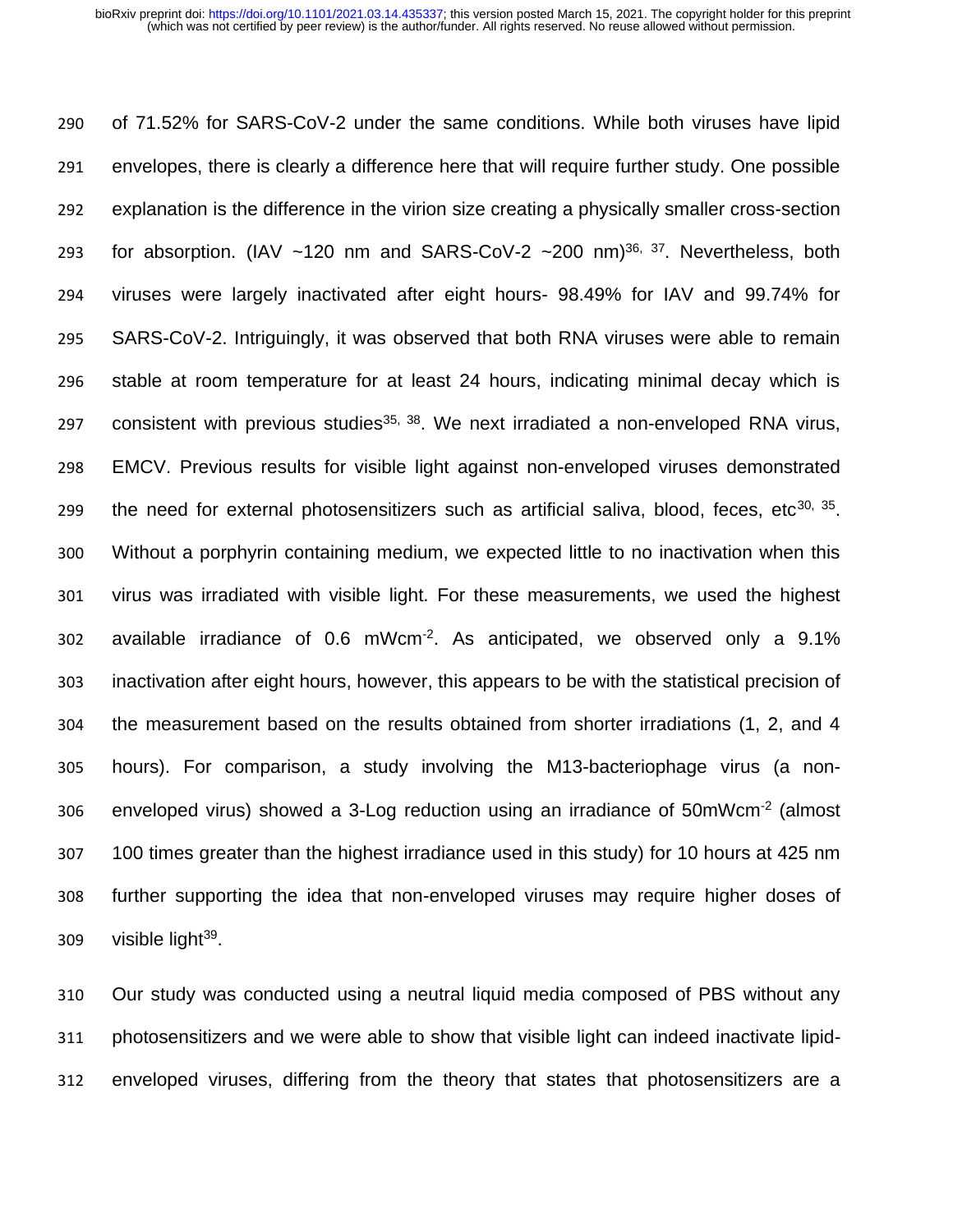requirement for inactivation. Other studies which used visible light based irradiation have shown similar results in the absence of photosensitizers, indicating the possibility 315 of an alternative inactivation mechanism<sup>23, 25, 30</sup>. Studies have proposed two theories for this observation. The first being that small amounts of 420-430 nm emitted from the source is contributing to the viral inactivation . This theory most likely doesn't apply here as the spectrum of light used contains very little irradiance at these wavelengths. The other theory involves the presence of UV-A (390 nm) created as a byproduct. This wavelength is known to create oxidative stress upon viral capsids<sup>41</sup>.

 The results obtained suggest that the performance of visible light against SARS-CoV-2 is similar to organisms commonly found in the environment such as *S. aureus*. Previous studies have shown that the visible light irradiance levels used in this study  $(0.035 \text{ mWcm}^{-2} \text{ to } 0.6 \text{ mWcm}^{-2})$  reduce bacteria levels in occupied rooms and improve outcomes for surgical procedures. It is therefore reasonable to conclude that visible light might be an effective disinfectant against SARS-CoV-2. More importantly, this disinfection can operate continuously as it is safe for humans based upon the exposure 328 guidelines in IEC  $62471^{42}$ . This means that once it has been in use for a period of time, the environment will be cleaner and safer the next time it is occupied by humans.

 One limitation of this study is that the inactivation assays were performed in static liquid media as opposed to aerosolized droplets. While the use of visible light in air disinfection has been briefly studied where it was shown that its effectiveness increased 333 approximately 4-fold<sup>43</sup>, further studies involving dynamic aerosolization are needed to better understand the true potential of visible light mediated viral inactivation.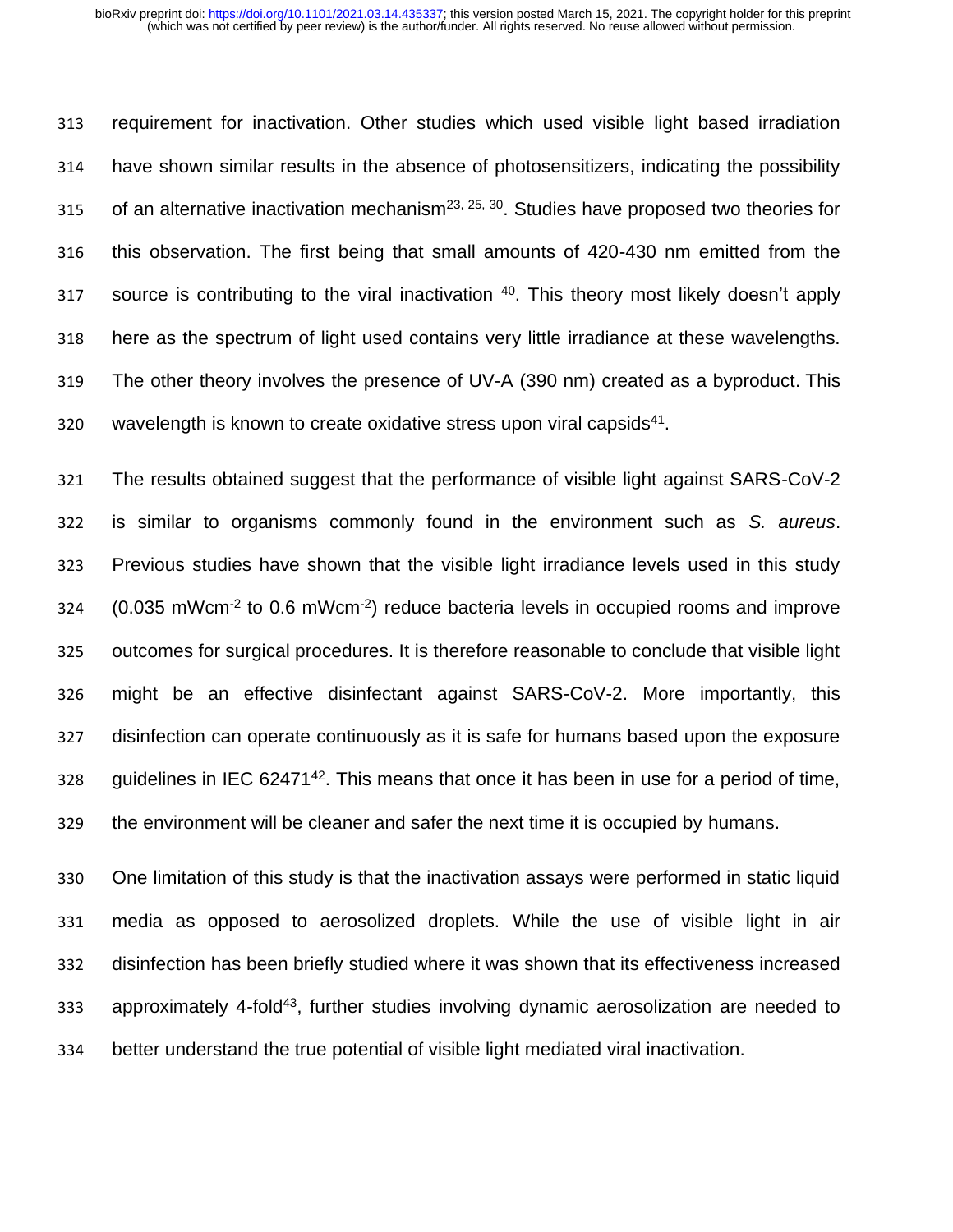In any case, our study shows the increased susceptibility of enveloped respiratory viral pathogens to 405 nm mediated inactivation in the absence of photosensitizers. The irradiances used in this study are very low and might be easily applied to safely and continuously disinfect occupied areas within hospitals, schools, restaurants, offices and other locations.

### **Acknowledgments**

 We thank Randy Albrecht for support with the BSL3 facility and procedures at the ISMMS, and Richard Cadagan for technical assistance. This research was partly funded by CRIP (Center for Research for Influenza Pathogenesis), a NIAID supported Center of Excellence for Influenza Research and Surveillance (CEIRS, contract # HHSN272201400008C); by the generous support of the JPB Foundation, the Open Philanthropy Project (research grant 2020-215611 (5384)) and anonymous donors to AG-S, and by a research contract from Kenall Manufacturing to the AG-S lab.

### **Conflicts of interest**

 The García-Sastre Laboratory has received research support from Pfizer, Senhwa Biosciences, 7Hills Pharma, Avimex, Blade Therapeutics, Dynavax, ImmunityBio, Nanocomposix and Kenall Manufacturing. Adolfo García-Sastre has consulting agreements for the following companies involving cash and/or stock: Vivaldi Biosciences, Pagoda, Contrafect, 7Hills Pharma, Avimex, Vaxalto, Accurius, Pfizer and Esperovax. RR, CY and AGS have filed for a provisional patent based upon these results.

#### **References**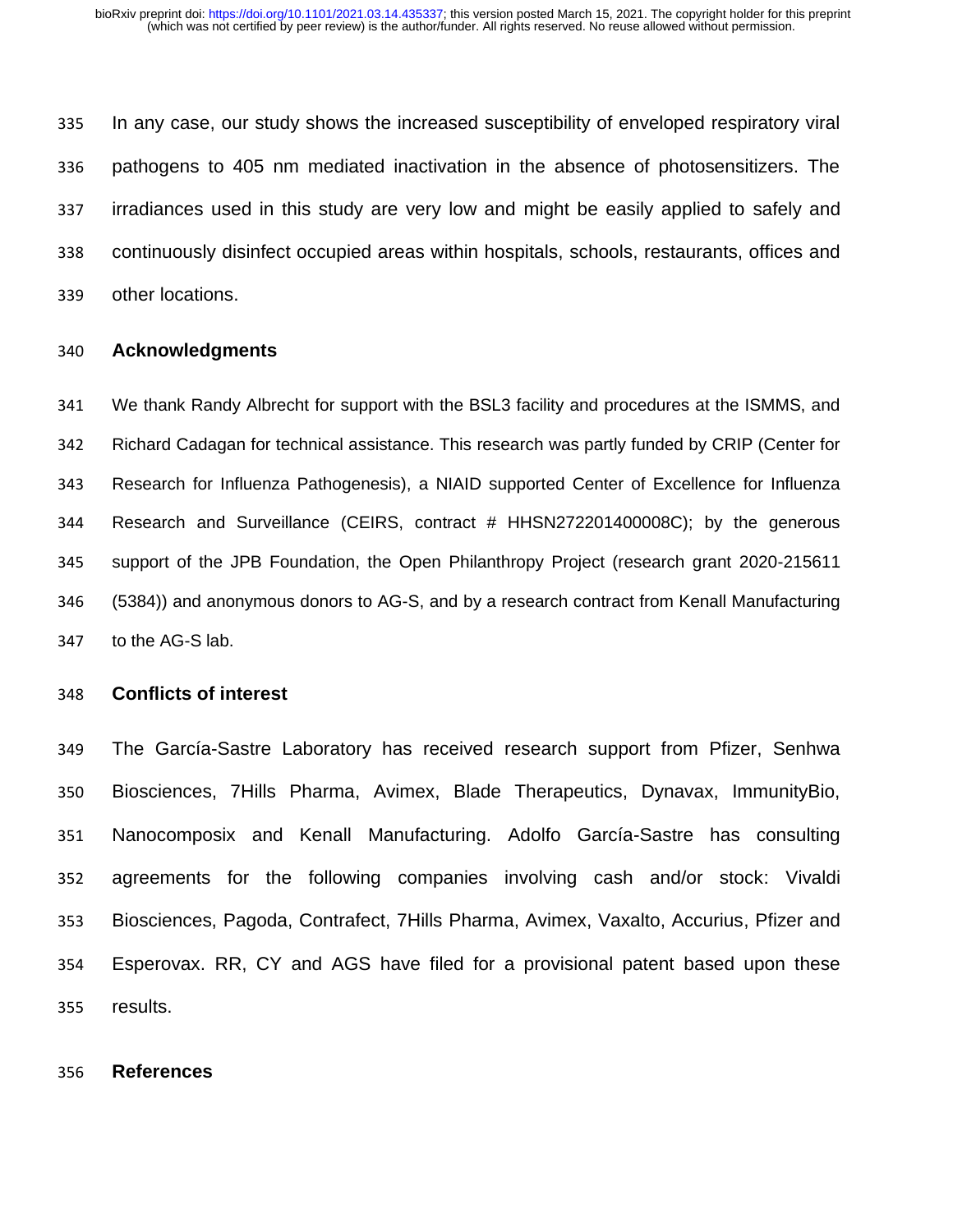- 1. Andersen, K. G., Rambaut, A., Lipkin, W. I., Holmes, E. C. & Garry, R. F. The proximal origin of SARS-CoV-2. *Nat. Med.* **26**, 450-452 (2020).
- 2. Worldometer, D. COVID-19 coronavirus pandemic. *World Health Organization, [www.worldometers.info](http://www.worldometers.info/)* (2020).
- 3. Buitrago-Garcia, D. *et al*. Occurrence and transmission potential of asymptomatic and
- presymptomatic SARS-CoV-2 infections: A living systematic review and meta-analysis. *PLoS medicine* **17**, e1003346 (2020).
- 4. [https://www.who.int/news-room/commentaries/detail/modes-of-transmission-of-virus-](https://www.who.int/news-room/commentaries/detail/modes-of-transmission-of-virus-causing-covid-19-implications-for-ipc-precaution-recommendations)[causing-covid-19-implications-for-ipc-precaution-recommendations.](https://www.who.int/news-room/commentaries/detail/modes-of-transmission-of-virus-causing-covid-19-implications-for-ipc-precaution-recommendations)
- 5. Dehbandi, R. & Zazouli, M. A. Stability of SARS-CoV-2 in different environmental conditions. *The Lancet Microbe* **1**, e145 (2020).
- 6. Van Doremalen, N. *et al*. Aerosol and surface stability of SARS-CoV-2 as compared with SARS-CoV-1. *N. Engl. J. Med.* **382**, 1564-1567 (2020).
- 7. Behzadinasab, S., Chin, A., Hosseini, M., Poon, L. & Ducker, W. A. A surface coating that rapidly inactivates SARS-CoV-2. *ACS applied materials & interfaces* **12**, 34723- 34727 (2020).
- 8. Chan, K. *et al*. Factors affecting stability and infectivity of SARS-CoV-2. *J. Hosp. Infect.* **106**, 226-231 (2020).
- 9. Biryukov, J. *et al*. Increasing Temperature and Relative Humidity Accelerates Inactivation of SARS-CoV-2 on Surfaces. *mSphere* **5**, 10.1128/mSphere.00441-20 (2020).
- 10. Aboubakr, H. A., Sharafeldin, T. A. & Goyal, S. M. Stability of SARS‐CoV‐2 and other coronaviruses in the environment and on common touch surfaces and the influence of climatic conditions: A review. *Transboundary and emerging diseases* (2020).
- 11. Smither, S. J., Eastaugh, L. S., Findlay, J. S. & Lever, M. S. Experimental aerosol survival of SARS-CoV-2 in artificial saliva and tissue culture media at medium and high humidity. *Emerging microbes & infections* **9**, 1415-1417 (2020).
- 12. Schuit, M. *et al*. Airborne SARS-CoV-2 is rapidly inactivated by simulated sunlight. *J. Infect. Dis.* **222**, 564-571 (2020).
- 13. Kampf, G., Todt, D., Pfaender, S. & Steinmann, E. Persistence of coronaviruses on inanimate surfaces and their inactivation with biocidal agents. *J. Hosp. Infect.* **104**, 246- 251 (2020).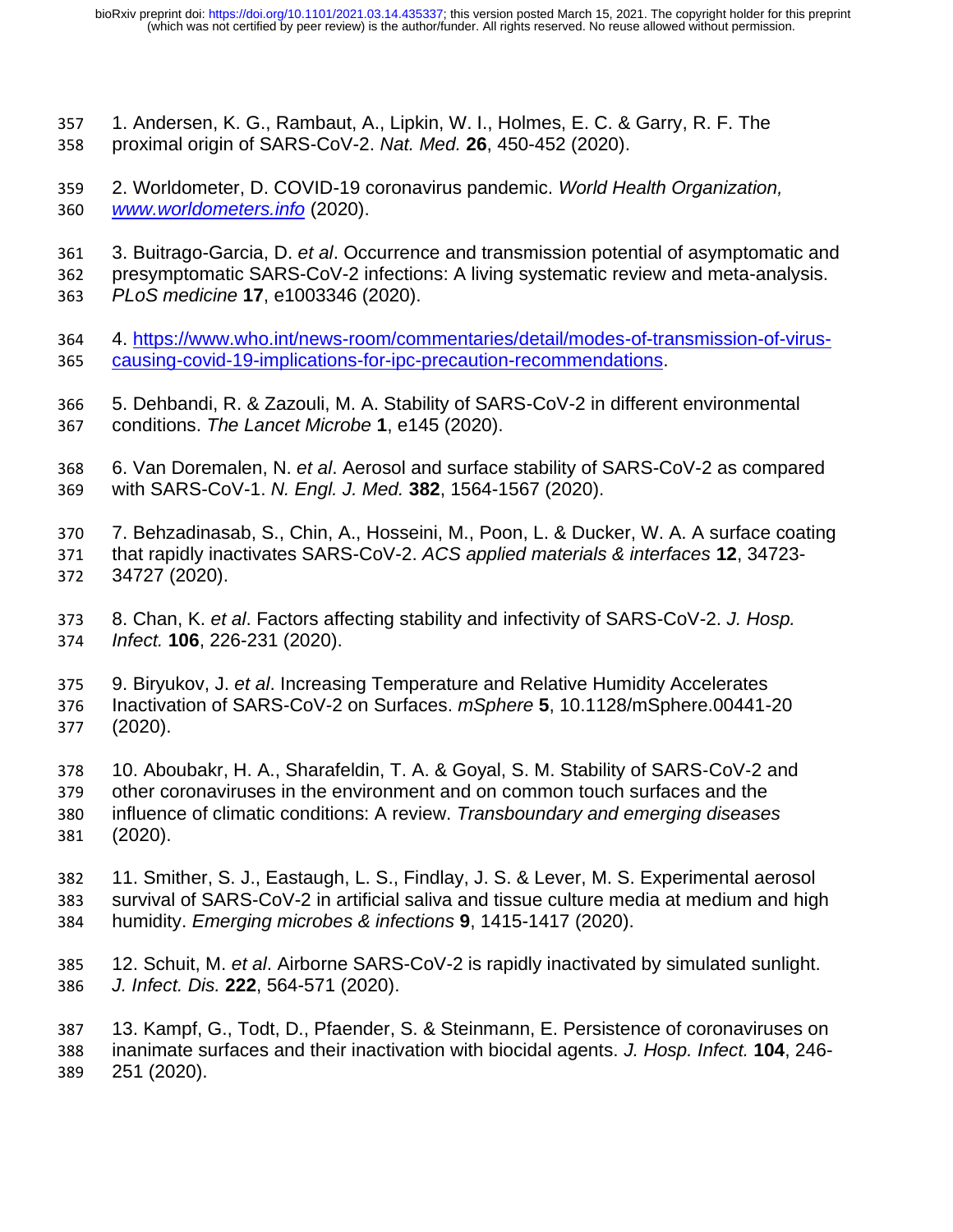- 14. Rutala, W. A. & Weber, D. J. Disinfection and sterilization in health care facilities: what clinicians need to know. *Clinical infectious diseases* **39**, 702-709 (2004).
- 15. Rathnasinghe, R. *et al*. Scalable, effective, and rapid decontamination of SARS- CoV-2 contaminated N95 respirators using germicidal ultra-violet C (UVC) irradiation device. *medRxiv* (2020).
- 16. Escombe, A. R. *et al*. Upper-room ultraviolet light and negative air ionization to prevent tuberculosis transmission. *PLoS Med* **6**, e1000043 (2009).
- 17. Nakpan, W., Yermakov, M., Indugula, R., Reponen, T. & Grinshpun, S. A. Inactivation of bacterial and fungal spores by UV irradiation and gaseous iodine treatment applied to air handling filters. *Sci. Total Environ.* **671**, 59-65 (2019).
- 18. Tseng, C. & Li, C. Inactivation of viruses on surfaces by ultraviolet germicidal irradiation. *Journal of occupational and environmental hygiene* **4**, 400-405 (2007).
- 19. Kowalski, W. in *Ultraviolet germicidal irradiation handbook: UVGI for air and surface disinfection* (Springer science & business media, 2010).
- 20. Zaffina, S. *et al*. Accidental exposure to UV radiation produced by germicidal lamp: case report and risk assessment. *Photochem. Photobiol.* **88**, 1001-1004 (2012).
- 21. Leung, K. C. P. & Ko, T. C. S. Improper Use of the Germicidal Range Ultraviolet Lamp for Household Disinfection Leading to Phototoxicity in COVID-19 Suspects. *Cornea* **40**, 121-122 (2021).
- 22. Maclean, M. *et al*. Environmental decontamination of a hospital isolation room using high-intensity narrow-spectrum light. *J. Hosp. Infect.* **76**, 247-251 (2010).
- 23. Maclean, M., McKenzie, K., Anderson, J. G., Gettinby, G. & MacGregor, S. J. 405
- nm light technology for the inactivation of pathogens and its potential role for
- environmental disinfection and infection control. *J. Hosp. Infect.* **88**, 1-11 (2014).
- 24. Murrell, L. J., Hamilton, E. K., Johnson, H. B. & Spencer, M. Influence of a visible- light continuous environmental disinfection system on microbial contamination and surgical site infections in an orthopedic operating room. *Am. J. Infect. Control* **47**, 804- 810 (2019).
- 25. Maclean, M., Murdoch, L. E., MacGregor, S. J. & Anderson, J. G. Sporicidal effects of high‐intensity 405 nm visible light on endospore‐forming bacteria. *Photochem. Photobiol.* **89**, 120-126 (2013).
- 26. Murdoch, L., McKenzie, K., Maclean, M., Macgregor, S. & Anderson, J. Lethal effects of high-intensity violet 405-nm light on Saccharomyces cerevisiae, Candida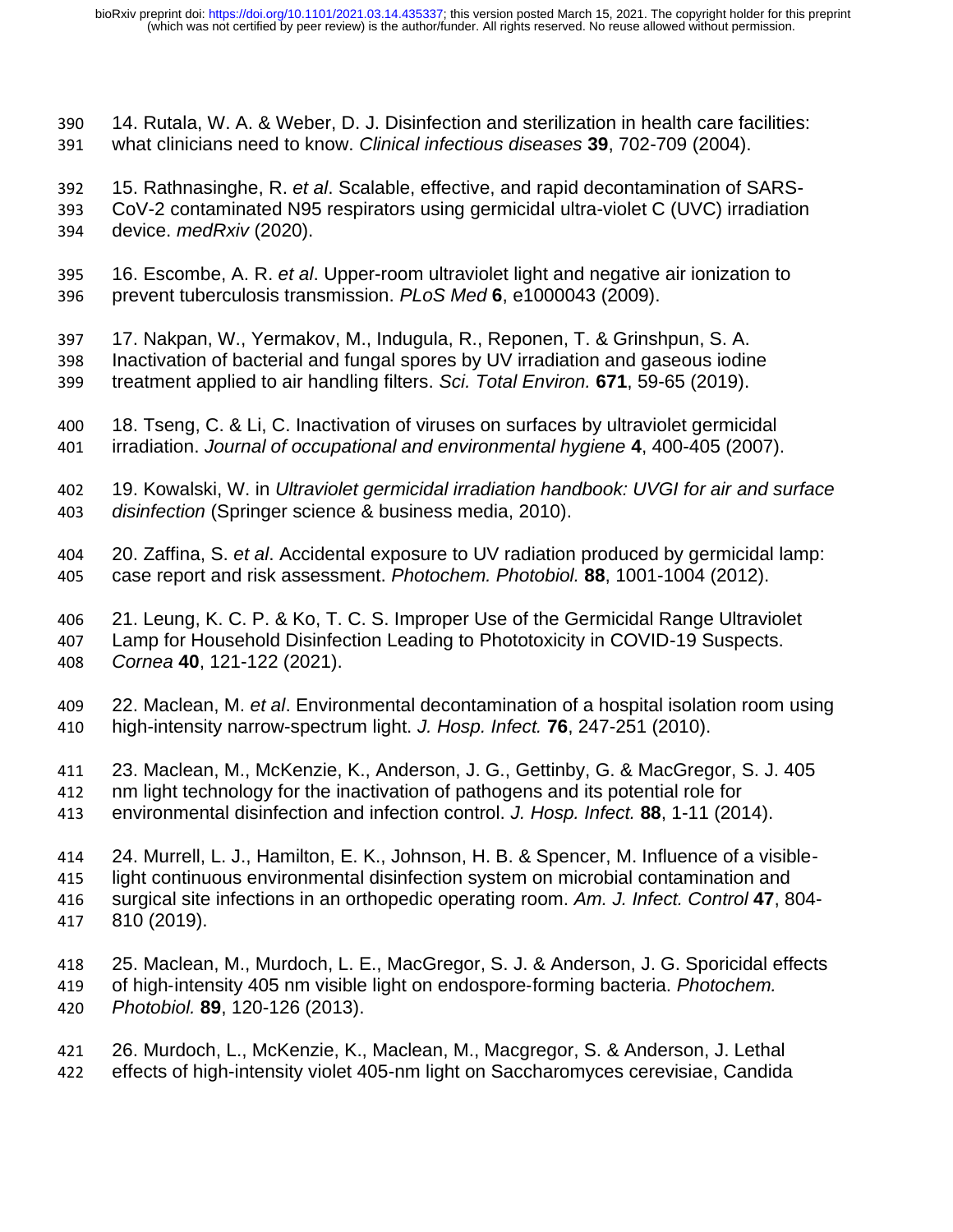- albicans, and on dormant and germinating spores of Aspergillus niger. *Fungal Biology* **117**, 519-527 (2013).
- 27. Dai, T. *et al*. Blue light for infectious diseases: Propionibacterium acnes,
- Helicobacter pylori, and beyond? *Drug Resistance Updates* **15**, 223-236 (2012).
- 28. Bumah, V. V. *et al*. Spectrally resolved infrared microscopy and chemometric tools
- to reveal the interaction between blue light (470 nm) and methicillin-resistant
- Staphylococcus aureus. *Journal of Photochemistry and Photobiology B: Biology* **167**, 150-157 (2017).
- 29. Hadi, J., Dunowska, M., Wu, S. & Brightwell, G. Control Measures for SARS-CoV-2: A Review on Light-Based Inactivation of Single-Stranded RNA Viruses. *Pathogens* **9**, 737 (2020).
- 30. Tomb, R. M. *et al*. New proof-of-concept in viral inactivation: virucidal efficacy of 405 nm light against feline calicivirus as a model for norovirus decontamination. *Food and environmental virology* **9**, 159-167 (2017).
- 31. Ho, D. T. *et al*. Effect of blue light emitting diode on viral hemorrhagic septicemia in olive flounder (Paralichthys olivaceus). *Aquaculture* **521**, 735019 (2020).
- 32. Wu, J. *et al*. Virucidal efficacy of treatment with photodynamically activated curcumin on murine norovirus bio-accumulated in oysters. *Photodiagnosis and photodynamic therapy* **12**, 385-392 (2015).
- 33. Martinez-Sobrido, L. & Garcia-Sastre, A. Generation of recombinant influenza virus from plasmid DNA. *J. Vis. Exp.* **(42). pii: 2057. doi**, 10.3791/2057 (2010).
- 34. Carocci, M. & Bakkali-Kassimi, L. The encephalomyocarditis virus. *Virulence* **3**, 351- 367 (2012).
- 35. Derraik, J. G., Anderson, W. A., Connelly, E. A. & Anderson, Y. C. Rapid evidence summary on SARS-CoV-2 survivorship and disinfection, and a reusable PPE protocol using a double-hit process. *MedRxiv* (2020).
- 36. Bouvier, N. M. & Palese, P. The biology of influenza viruses. *Vaccine* **26**, D49-D53 (2008).
- 37. Bar-On, Y. M., Flamholz, A., Phillips, R. & Milo, R. Science Forum: SARS-CoV-2 (COVID-19) by the numbers. *Elife* **9**, e57309 (2020).
- 38. Wang, X., Zoueva, O., Zhao, J., Ye, Z. & Hewlett, I. Stability and infectivity of novel pandemic influenza A (H1N1) virus in blood-derived matrices under different storage conditions. *BMC infectious diseases* **11**, 1-6 (2011).